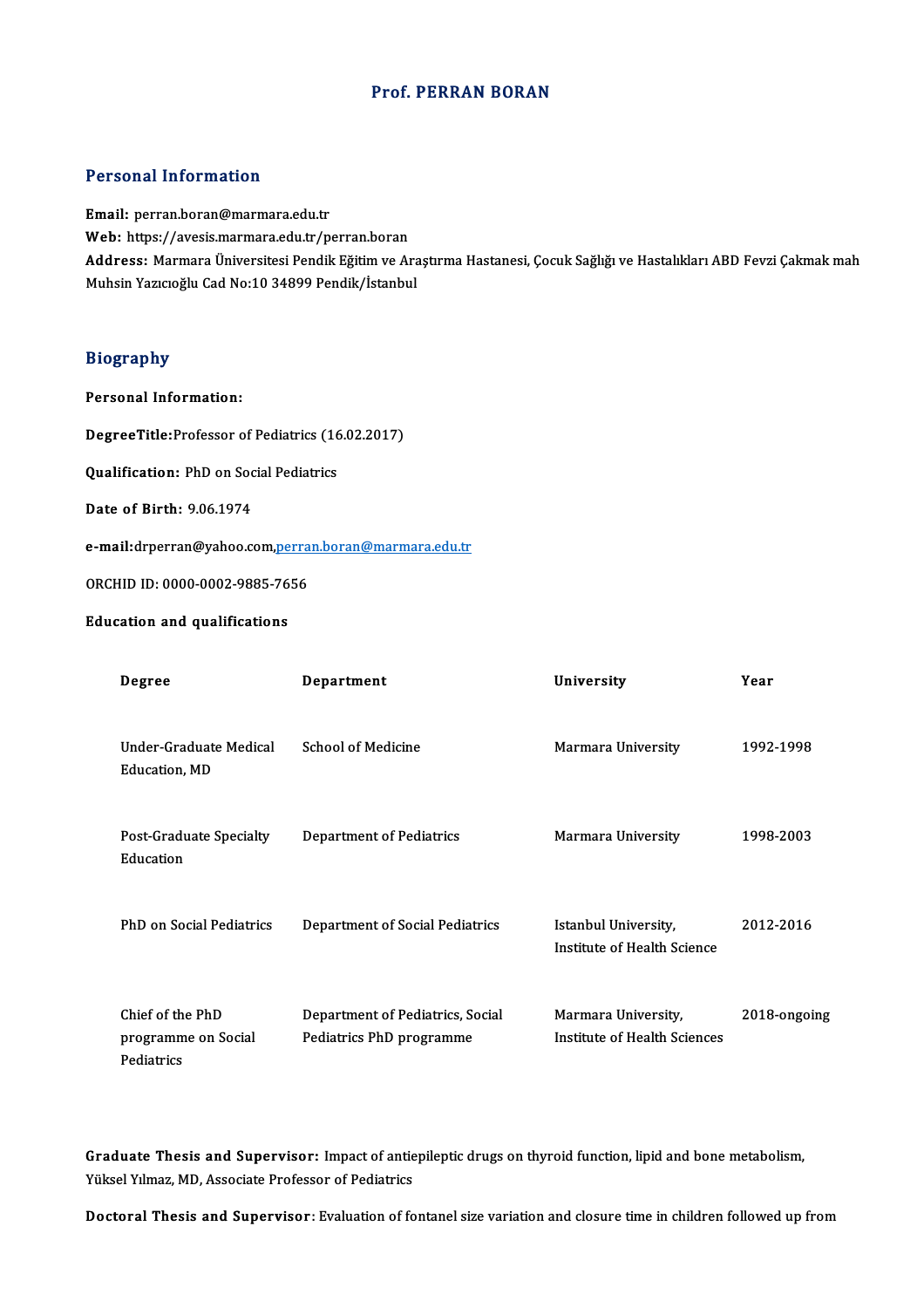#### birth to 24months

#### Fatma Oguz, MD, Professor of Pediatrics

# Fatma Oguz, MD, Professor of Pediatrics<br>**Foreign Language:**UDS 2007, score 96,250, YDS 2017 score 91,25 Foreign<br>Career:

| .с. .                       |                                                                                                                    |                |
|-----------------------------|--------------------------------------------------------------------------------------------------------------------|----------------|
| Research Assistant          | Marmara University Medical Faculty Department of Pediatrics                                                        | 1998-2003      |
| Specialist in<br>Pediatrics | Dr. Lütfi Kırdar Kartal Research and Training Hospital, 2nd Clinic of Pediatrics                                   | 2003 2012      |
| Specialist in<br>Pediatrics | Marmara University School of Medicine, Department of Pediatrics, Division of<br>Social Pediatrics (Division Chief) | $2012$ ongoing |
| Department Chief            | Marmara University School of Medicine, Department of Pediatrics                                                    | 2018-ongoing   |

#### Teaching Experience:

- eaching Experience:<br>I. Lectures for phase 5 students at Marmara University Medical Faculty (well child visits, breastfeeding counselling,<br>complementary feeding, grouth in children, audden infant deaths, environmental b ring Experience.<br>Lectures for phase 5 students at Marmara University Medical Faculty (well child visits, breastfeeding couns<br>Complementary feeding, growth in children, sudden infant deaths, environmental hazards and child I. Lectures for phase 5 students at Marmara University Medical Faculty (well child visits, breastfeeding complementary feeding, growth in children, sudden infant deaths, environmental hazards and child rights.<br>II. Lectures
- 
- II. Lectures for interns at Marmara University Medical Faculty (well child visits, growth and development)<br>II. Lectures for interns at Marmara University Medical Faculty (well child visits, growth and development)<br>III. Lec development, breastfeeding counselling, complementary feeding, immunization)

#### International Courses/Workshops

- I. Marie S. Curie Actions Infoday Roadshow event, 17.5.2019, TÜBİTAK, European Commission
- I. Marie S. Curie Actions Infoday Roadshow event, 17.5.2019, TÜBİTAK, European Commission<br>I. Workshop on PhD supervision in Biomedicine and Health Sciences, Orpheus, 3-4<sup>th</sup>May, 2019 I. Workshop on PhD supervision in Biomedicine and Health Sciences, Orpheus, 3<br>II. 1<sup>st</sup>International Eurasian Congress of Social Pediatrics, 28<sup>th</sup>Nov-1<sup>st</sup>Dec, 2018
- II. 1<sup>st</sup>International Eurasian Congress of Social Pediatrics, 28<sup>th</sup>Nov-1<sup>st</sup>Dec, 2018<br>Thinking Healthy Programme: Workshop for Trainers, Nov 2018
- 
- I. Responsive Behavioural Sleep Intervention for infants aged 6-18 months. The Blunden Responsive GeMSS Method, Responsive Behavioural Sleep Intervention for infants<br>Australian Centre for Education in Sleep, 2<sup>nd</sup>Dec 2018<br>ISSOR Kengrees 2019, Bonn. 27, 20 Sentember, Farkuck I. Responsive Behavioural Sleep Intervention for infants aged 6-18 months. The Blunden Responsive GeMSS<br>Australian Centre for Education in Sleep, 2<sup>nd</sup>Dec 2018<br>II. ISSOP Kongress 2018, Bonn, 27-29 September, Early childhoo
- Australian Centre for Education in Sleep, 2<sup>nd</sup>Dec 2018<br>ISSOP Kongress 2018, Bonn, 27-29 September, Early chi<br>promoting healthy development of vulnerable children<br>Prosess based ACT: An intermediate ACT U Workshop S II. ISSOP Kongress 2018, Bonn, 27-29 September, Early childhood intervention, science,<br>promoting healthy development of vulnerable children<br>III. Process-based ACT: An intermediate ACT II Workshop-Steven C. Hayes (Spain, 20 promoting healthy development of vulnerable children<br>III. Process-based ACT: An intermediate ACT II Workshop-Steven C. Hayes (Spain, 2017)<br>IV. Evidence based care of mothers and babies (0-6 months): gaps and controversies
- V. Process-based ACT: An intermediate ACT II Workshop-S<br>V. Evidence based care of mothers and babies (0-6 months<br>V. Acceptance and Commitment Therapy (Australia, 2016)
- 
- 
- IV. Ev.<br>
V. Ac<br>
VI. 1<sup>s</sup><br>
VI. W. vidence based care of mothers and babies (0-6 months): g<br>cceptance and Commitment Therapy (Australia, 2016)<br><sup>st</sup>International Developmental Pediatrics Congress (2015)<br><sup>NHO (INICEE Care for Child Development Intervantion (2</sup>
- V. Acceptance and Commitment Therapy (Australia, 2016)<br>VI. 1<sup>st</sup>International Developmental Pediatrics Congress (2015)<br>VII. WHO/UNICEF Care for Child Development Intervention (2015)<br>VIII. I. International Congress on Child VI. 1<sup>st</sup>International Developmental Pediatrics Congress (2015)<br>VII. WHO/UNICEF Care for Child Development Intervention (20<br>1II. 1. International Congress on Child Protection (2014)<br>IX. Child and Family Training. Child pro
- 
- Child and Family Training, Child protection and decision making (2014)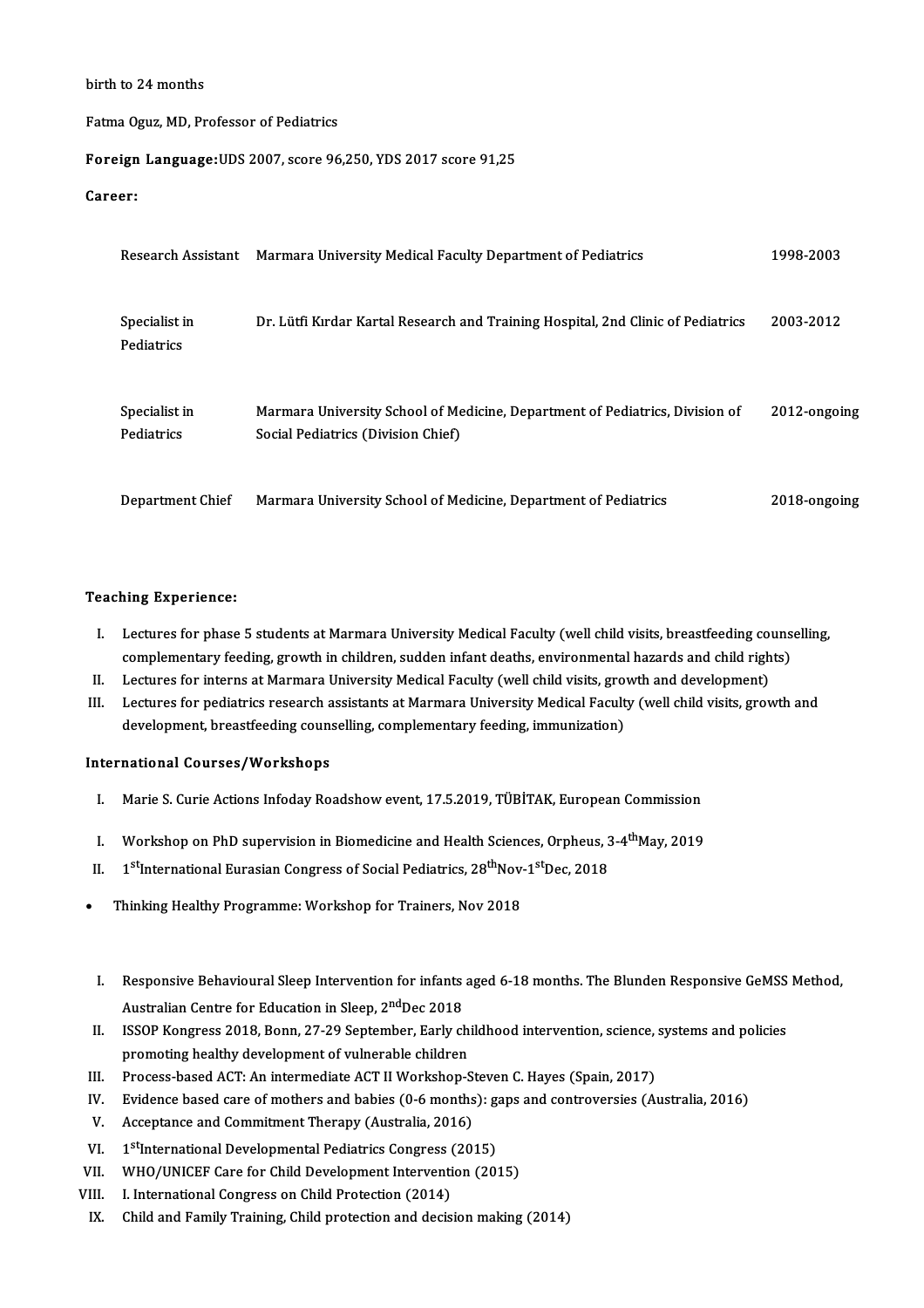- .<br>X. Bayley Scales of Infant and Toddler Development (Bayley-III) (2014)
- K. Bayley Scales of Infant and Toddler Development (Bayley-III) (2014)<br>I. National Alliance of Children's Trust and Prevention Funds, Bringing the National Alliance of Children's Trust and Prevention Funds, Bringing the<br>protective factors framework to life in your work, 7 courses completed online protect<br>(2012)
- (2012)<br>I. XIX. ISPCAN International Congress on Child Abuse and Neglect (2012)

#### On-going/recent research grants in global health

Marmara University Scientific Research Commission (BAPKO): SAG-A-130313-0060. The impact of vitamin B12 levels on immune response in infants. Total budget49.395.05 TL Date: 13.03.2013-13.03.201

Marmara University Scientific Research Commission (BAPKO): SAG-C-TUP-100216-0036. Early childhood sleep problems: efficacy of parental education. Total Budget25.000.00 TL Date: 10.02.2016-10.02.2017

• Marmara University Scientific Research Commission (BAPKO): SAG-A-091116-0488. Assessment of infant gut microbiota invitaminB12 deficientand healthy infants.TotalBudget:53.100,00TL.Date:09.11.2016-2019

Marmara University Scientific Research Commission (BAPKO): SAG-C-TUP-131217-0647. Evaluation of factors af ection of a final methods in vital methods. It was actively the part of the part of the part of the Marmara University Scientific Research Commission (BAPKO): SAG-C-TUP-131217-0647. Evaluation of factors affecting prete **• Marmara University Scien<br>affecting preterm sleep-wake c<br>TL. Date: 13.12.2017, ongoing** 

#### International book translation

Translation of Thinking Healthy: a manual for psychological management of perinatal depression. Sağlıklı Düşünmek: perinatal depresyonun psikososyal yönetimi için el kitabı/çev Prof.Dr.Perran Boran, İstanbul, Marmara • Translation of Thinking Healthy: a manual for psychological management of perinatal depression. !<br>Düşünmek: perinatal depresyonun psikososyal yönetimi için el kitabı/çev Prof.Dr.Perran Boran, İstanbu<br>Üniversitesi yayınla Düşünmek: perinatal depre:<br>Üniversitesi yayınları; No.85<br><u>child/thinking\_healthy/en/</u>

#### Selected invited lectures on global health – last 5 years

Invited Lecture-National Social Pediatrics Symposium

Title: Approach to frequently encountered breastfeeding problems, 12<sup>th</sup>Oct, 2019<br>• Invited Lecture-I. International Congress of Breastfeeding Reality,

Title: Optimal latching techniques for effective breastfeeding, 2<sup>nd</sup>Sep, 2019<br>• Invited Lecture-Marmara University, Faculty of Health Sciences, 10<sup>th</sup>M Invited Lecture-Marmara University, Faculty of Health Sciences, 10<sup>th</sup>May, 2019

Title: Pediatrician approach to Developmental Coordination Disorder

• Invited Lecture-Turkish Pediatrics Congress,Cyprus, 4<sup>th</sup>April, 2019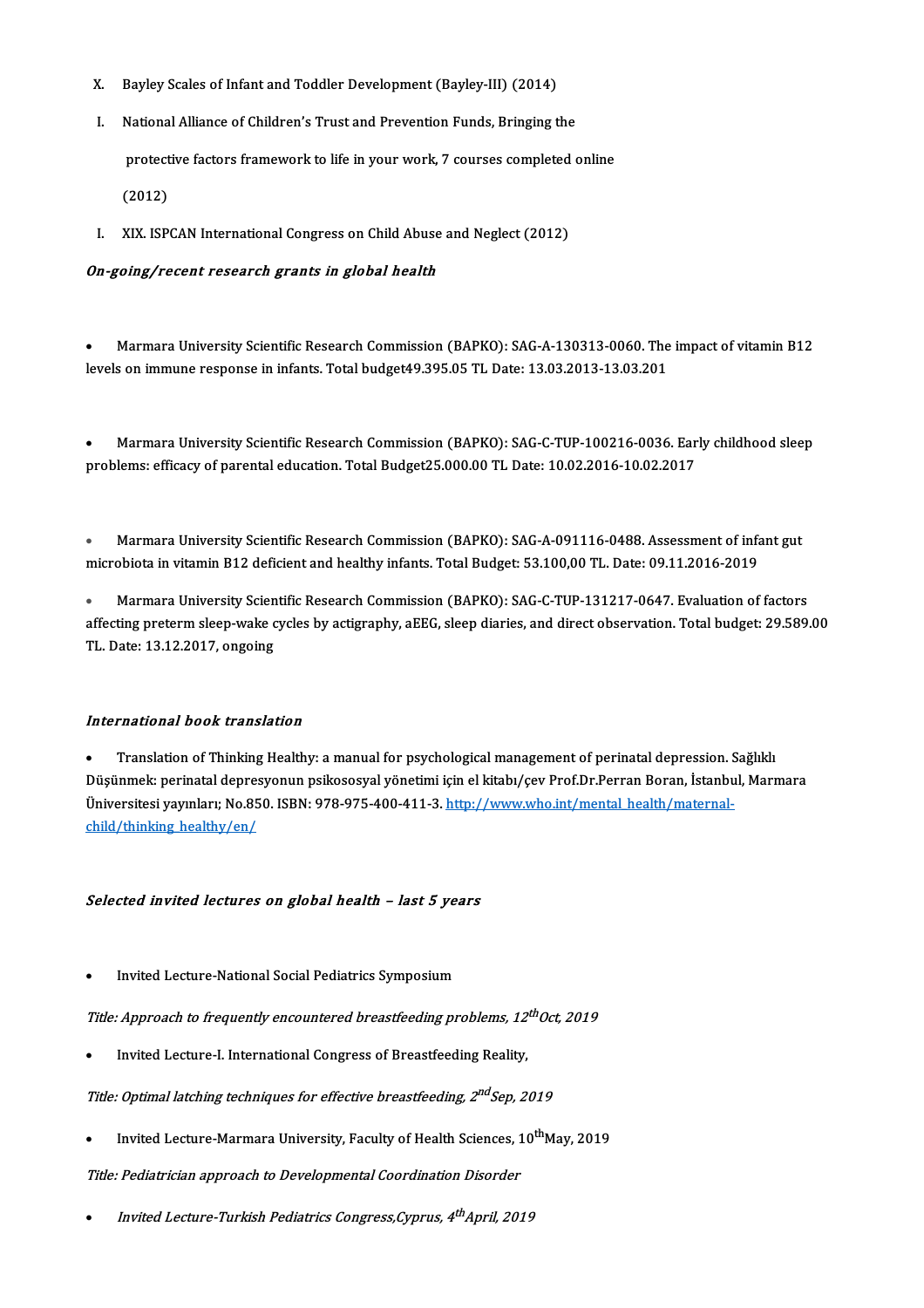#### Title: Frequently encountered problems in breastfeeding

• Invited Lecture: Turkish National Association Education Meetings, 25<sup>th</sup>April 2019

Title: Frequently asked questions by the parents

• Invited Lecture: University of Health Sciences, Çocuk Dostları Congress, 7<sup>th</sup>March 2019

Title: Early Childhood Sleep Problems

- $\bullet$  hnvited Lecture: Marmara University, Congress of Pediatrics, 22 $^{nd}$ February 2019 Title: Thinking Healthy: The impact of perinatal depression on child health
- Invited Lecture: Marmara University, Congress of Pediatrics, 23<sup>rd</sup>February 2019, Istanbul

Title: Vaccines-Autis-Thiomersal<br>• Invited Lecture: 1<sup>st</sup> Internat

h*iomersal*<br><sup>st</sup> International Eurasian Congress of Social Pediatrics, 28<sup>th</sup>Nov 2018, Istanbul

• *Invited Lecture:* 1<sup>st</sup> International Eurasian Congress of Social Pediatrics, 28<sup>th</sup>Nov 2018, Istanbul<br>*Title:* Sleep Disorders in Early Childhood Course Programme, Cued based sleep training methods for breastfeeding<br>me Title: Sleep Disorder<br>mother-infant pairs mother-infant pairs<br>• Invited Lecture – Turkish Pediatrics Congress, Cyprus, 9<sup>th</sup> May 2018

Title: Frequently encountered problems in children-Baby who does not sleep<br>• Invited Lecture – National Social Pediatrics Symposium, Izmir, 14<sup>th</sup>Octobe Invited Lecture - National Social Pediatrics Symposium, Izmir, 14<sup>th</sup>October 2017

Title: Nutritional supplements in children-evidence based use of omega-3

 $\bullet$  Invited Lecture-Istanbul University Congress, Istanbul, 4 $^{th}$ April 2016

#### Title: Vaccines and autism

*Title: Vaccines and autism*<br>• Invited Lecture – 59 th Turkish National Pediatric Congress, 7<sup>th</sup>November 2015

#### Title: Sleepless baby

Title: Sleepless baby<br>• Invited lecture – Turkish Pediatrics Congress, 17<sup>t</sup> <sup>th</sup>May 2015, Izmir

#### Title: Well Child Visits

Title: Well Child Visits<br>• Invited lecture – National Social Pediatrics Congress, Ankara, 20<sup>th</sup>December 2014

Title: Pediatric Sleep Problems

### Education Information

Doctorate, Istanbul University, Health Sciences Institute, Sosyal Pediatri (Dr), Turkey 2012 - 2016 Eu d'eutren Infermation<br>Doctorate, Istanbul University, Health Sciences Institute, Sosyal Pediatri (Dr), Turkey 2012 - 2016<br>Expertise In Medicine, Marmara University, School Of Medicine, Internal Medical Sciences, Turkey 1 Doctorate, Istanbul University, Health Sciences Institute, Sosyal Pediatri (Dr), Turkey 2012 - 2016<br>Expertise In Medicine, Marmara University, School Of Medicine, Internal Medical Sciences, Turkey 1998<br>Undergraduate, Marma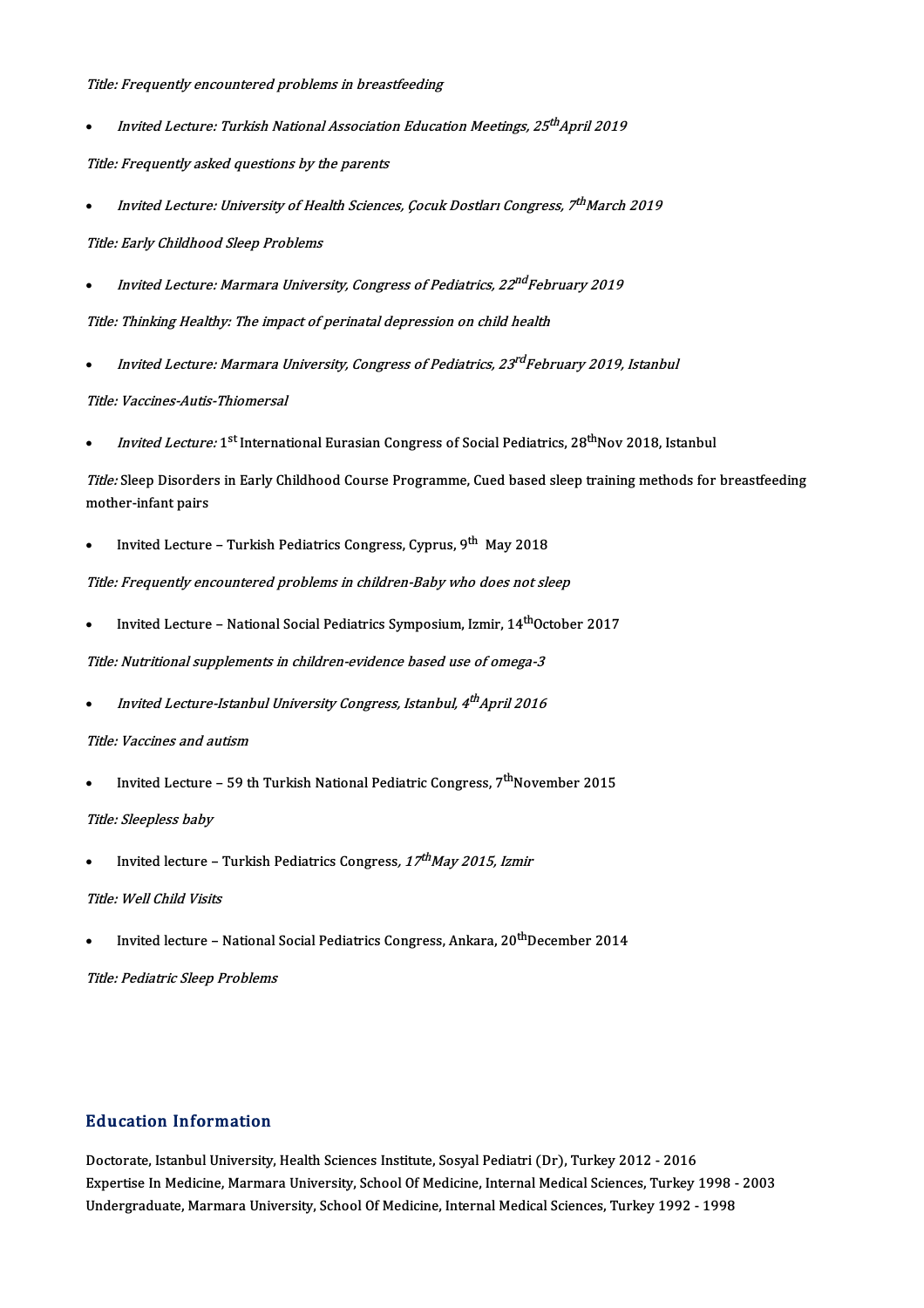# Foreign Languages F<mark>oreign Langua</mark><br>English, C2 Mastery

# English, C2 Mastery<br>Certificates, Courses and Trainings

Certificates, Courses and Trainings<br>Health&Medicine, Implementing World Health Organization (WHO) Caregiver Skills Training (CST) during the pandemic ,<br>4th International Developmental Pedistrics Association, 2021 11th International Developmenting World Health Organization<br>4th International Developmental Pediatrics Association , 2021<br>Health & Medicine, Introduction to Good Clinical Bractice (GGD) Health&Medicine, Implementing World Health Organization (WHO) Caregiver Skills Training (CST) during the pandemic<br>4th International Developmental Pediatrics Association , 2021<br>Health&Medicine, Introduction to Good Clinical

4th International Developmental Pediatrics Association , 2021<br>Health&Medicine, Introduction to Good Clinical Practice (GCP) eLearning,<br>Research Network Coordinating Centre (CPD) Certification Service, 2021 Health&Medicine, Introduction to Good Clinical Practice (GCP) eLearning, National Institute for Health research. Clinical

Project Management, Marie S. Curie Actions Infoday Roadshow event, Boğaziçi University, 2019

Health&Medicine, Workshop on PhD supervision in Biomedicine and Health Sciences, Orpheus, Marmara Üniversitesi<br>Sağlık Bilimleri Enstitüsü, 2019 Health&Medicine, Workshop on PhD supervision in Biomedicine and Health Sciences, Orpheus, Marmara Üniversitesi<br>Sağlık Bilimleri Enstitüsü, 2019<br>Health&Medicine, Responsive Behavioural Sleep Intervention for infants aged 6-

Sağlık Bilimleri Enstitüsü, 2019<br>Health&Medicine, Responsive Behavioural Sleep Intervention for infants aged 6-18 months. The Blunden Responsive<br>GeMSS Method, Australian Centre for Education in Sleep, 1st International Eur Health&Medicine, Responsive Behavioural Sleep Intervention for infants aged 6-18 r<br>GeMSS Method, Australian Centre for Education in Sleep, 1st International Eurasian (<br>Blunden Responsive GeMSS Method, Australian Centre for GeMSS Method, Australian Centre for Education in Sleep, 1st International Eurasian Congress of Social PediatricsThe<br>Blunden Responsive GeMSS Method, Australian Centre for Education in Sleep, 2018<br>Health&Medicine, Thinking

Blunden Responsive GeMSS Method, Australian Centre for Education in Sleep, 2018<br>Health&Medicine, Thinking Healthy Programme: Workshop for Trainers, 1st Interna<br>Pediatrics, 2018 Health&Medicine, Thinking Healthy Programme: Workshop for Trainers, 1st International Eurasian Congress of S<br>Pediatrics, 2018<br>Health&Medicine, GM Trust Course on Prechtl's Assessment of General Movements, Basic Level, Inte

Health&Medicine, GM Trust Course on Prechtl's Assessment of General Movements, Basic Level, Interdisciplinary<br>Developmental Neuroscience, 2018 Health&Medicine, GM Trust Course on Prechtl's Assessment of General Movements, Basic Level, Interdisciplinary<br>Developmental Neuroscience, 2018<br>Health&Medicine, Process-based ACT: An intermediate ACT II Workshop-Steven C. H

Developmental Neuroscience, 2018<br>Health&Medicine, Process-based ACT: An intermediate<br>intermediate ACT II Workshop-Steven C. Hayes , 2017<br>Health&Medisine, Bessums Education Evidence based Health&Medicine, Process-based ACT: An intermediate ACT II Workshop-Steven C. Hayes , Process-based ACT: An intermediate ACT II Workshop-Steven C. Hayes , 2017<br>Intermediate ACT II Workshop-Steven C. Hayes , 2017<br>Health&Med

intermediate ACT II Workshop-Steven C. Hayes , 2017<br>Health&Medicine, Possums Education-Evidence based care of mothers and babies (0-6 mo<br>, The Royal Australian and New Zealand College of Obstetricians and Gynecologists, 20 Health&Medicine, Possums Education-Evidence based care of mothers and babies (0-6 month:<br>The Royal Australian and New Zealand College of Obstetricians and Gynecologists, 2016,<br>Health&Medicine, Acceptance and Commitment The

, The Royal Australian and New Zealand College of Obstetricians and Gynecologists, 2016<br>Health&Medicine, Acceptance and Commitment Therapy , Possums Education, Australia, 2016<br>Health&Medicine, WHO/UNICEF Care for Child Dev Health&Medicine, Acceptance and Commitment Therapy , Possums Education, Australia, 2016<br>Health&Medicine, WHO/UNICEF Care for Child Development Intervention , 1st International Developmental Pediatri<br>Congress , 2015<br>Health& Health&Medicine, WHO/UNICEF Care for Child Development Intervention , 1st International Developmental Pediatric<br>Congress , 2015<br>Health&Medicine, Bayley Scales of Infant and Toddler Development (Bayley-III), Bayley Scales o

Development (Bayley-III), 2014

#### **Dissertations**

Doctorate, Doğumdan itibaren izlenen çocuklarda 24 aya kadar fontanel boyutlarının değişiminin ve kapanma zamanının değerlendirilmesi, İstanbul Üniversitesi, Sağlık Bilimleri Enstitüsü, Sosyal Pediatri (Dr), 2016 Doctorate, Doğumdan itibaren izlenen çocuklarda 24 aya kadar fontanel boyutlarının değişiminin ve kapanma zamanı<br>değerlendirilmesi, İstanbul Üniversitesi, Sağlık Bilimleri Enstitüsü, Sosyal Pediatri (Dr), 2016<br>Expertise In değerlendirilmesi, İstanbul Üniversitesi, Sağlık Bilimleri Ens<br>Expertise In Medicine, Antiepileptik ilaçların tiroid fonksiyo<br>University, Tıp Fakültesi, Dahili Tıp Bilimleri Bölümü, 2002

# oniversity, rip rakui<br>Research Areas R<mark>esearch Ar</mark><br>Health Sciences

# Academic Titles / Tasks

Professor, Marmara University, School Of Medicine, Internal Medical Sciences, 2017 - Continues

### Academic and Administrative Experience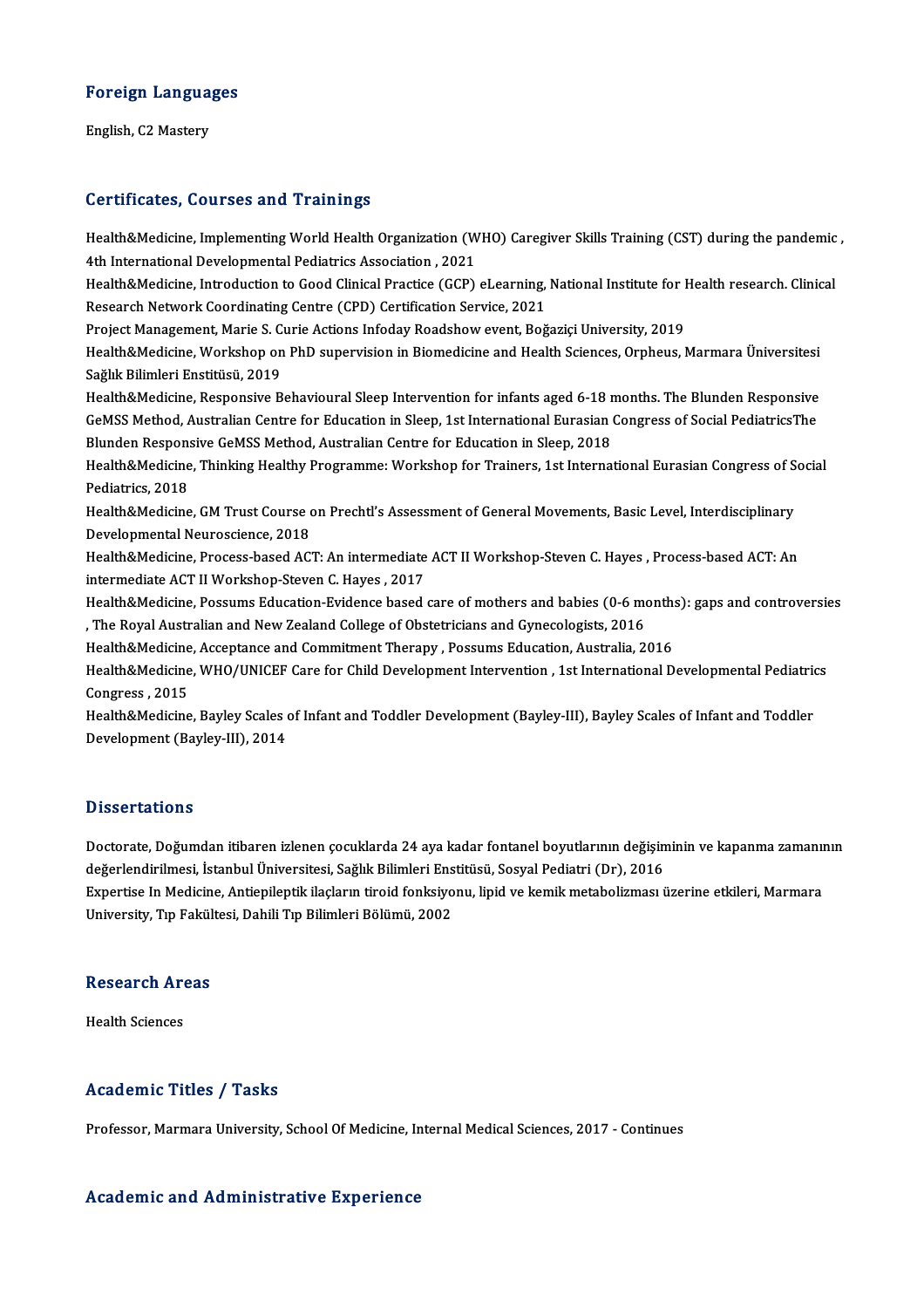Head of Department, Marmara University, Institute of Health Sciences, 2018 - Continues<br>Marmara University, Cosul: Komune Unsulame Ve Arestume Merkeri, 2013 - Continues Head of Department, Marmara University, Institute of Health Sciences, 2018 - Continues<br>Marmara University, Çocuk Koruma Uygulama Ve Araştırma Merkezi, 2013 - Continues<br>Head of Department, Marmara University, Sabaal Of Medi Marmara University, Çocuk Koruma Uygulama Ve Araştırma Merkezi, 2013 - Continues<br>Head of Department, Marmara University, School Of Medicine, Internal Medical Sciences, 2012 - Continues Head of Department, Marmara University, School Of Medicine, Internal Medical Sciences, 2018 - 2021

### Courses

Beslenme, Doctorate, 2021 - 2022 well-child visits, Undergraduate, 2021 - 2022 Growth inchildren,Undergraduate,2021 -2022 well-child visits, Undergraduate, 2021 - 2022<br>Growth in children, Undergraduate, 2021 - 2022<br>The feeding of infants and children-Healthy feeding principles, Undergraduate, 2021 - 2022<br>Cosuk Sağlığı İrlemi, Dectarate, 2020, Growth in children, Undergraduate, 2021 - 2<br>The feeding of infants and children-Healthy f<br>Çocuk Sağlığı İzlemi, Doctorate, 2020 - 2021<br>Dovelopmental shanges in shildren's sleep. U The feeding of infants and children-Healthy feeding principles, Undergrad<br>Cocuk Sağlığı İzlemi, Doctorate, 2020 - 2021<br>Developmental changes in children's sleep, Undergraduate, 2021 - 2022<br>Segyal Pediatri, Doctorate, 2020, Çocuk Sağlığı İzlemi, Doctorate, 2020 - 2021<br>Developmental changes in children's sleep, Undergraduate, 2021 - 2022<br>Sosyal Pediatri, Doctorate, 2020 - 2021 Developmental changes in children's sleep, Undergraduate, 2021 - 2022<br>Sosyal Pediatri, Doctorate, 2020 - 2021<br>BAĞIŞIKLAMA VE ÇOCUKLUK ÇAĞI BULAŞICI HASTALIKLAR, Doctorate, 2019 - 2020<br>Büyüme ve Çelisimin İrlanmesi, Dostana Sosyal Pediatri, Doctorate, 2020 - 2021<br>BAĞIŞIKLAMA VE ÇOCUKLUK ÇAĞI BULAŞICI HASTALIK<br>Büyüme ve Gelişimin İzlenmesi, Doctorate, 2019 - 2020 Büyüme ve Gelişimin İzlenmesi, Doctorate, 2019 - 2020<br>Advising Theses

Advising Theses<br>Boran P., Preterm bebeklerin uyku-uyanıklık örüntülerini etkileyen faktörlerin aktigrafi, aEEG, uyku günlükleri ve<br>doğrudan gözlem ile doğerlendirilmesi, Evnertise In Medisine, Ö ÜLCEN(Student), 2020 rra vising i nesses<br>Boran P., Preterm bebeklerin uyku-uyanıklık örüntülerini etkileyen faktörlerin aktigrafi,<br>doğrudan gözlem ile değerlendirilmesi, Expertise In Medicine, Ö.ÜLGEN(Student), 2020<br>Boran B. Emririlen behekler Boran P., Preterm bebeklerin uyku-uyanıklık örüntülerini etkileyen faktörlerin aktigrafi, aEEG, uyku günlükleri ve<br>doğrudan gözlem ile değerlendirilmesi, Expertise In Medicine, Ö.ÜLGEN(Student), 2020<br>Boran P., Emzirilen be

doğrudan gözlem ile değerlendirilmesi, Expertise In Medicine, Ö.ÜLGEN(Student), 2020<br>Boran P., Emzirilen bebeklerde anne sütü makro-besin bileşiminin büyüme üzerine etki:<br>H.USTA(Student), 2019 Boran P., Emzirilen bebeklerde anne sütü makro-besin bileşiminin büyüme üzerine etkisi, Expertise In Medicine,<br>H.USTA(Student), 2019<br>BORAN P., Ebeveyn antropometrik ölçümlerinin çocuk baş çevresi üzerine etkisi, Expertise

BORAN P., Ebeveyn antropometrik ölçümlerinin çocuk baş çevresi üzerine etkisi, Expertise In Medicine, BORAN P., Ebeveyn antropometrik ölçümlerinin çocuk baş çevresi üzerine etkisi, Expertise In Medicine,<br>S.GÜRLER(Student), 2016<br>BORAN P., Yaşamın ilk yılında inek sütü ve yumurta beyazı ile beslenmenin ileri yaşlarda alerjik

S.GÜRLER(Student), 2016<br>BORAN P., Yaşamın ilk yılında inek sütü ve yumu<br>Expertise In Medicine, A.AKSOY(Student), 2016<br>BORAN P. Olumlu Eboyoynlik Bosonilerinin Golia BORAN P., Yaşamın ilk yılında inek sütü ve yumurta beyazı ile beslenmenin ileri yaşlarda alerjik bulgular üzerine etkisi,<br>Expertise In Medicine, A.AKSOY(Student), 2016<br>BORAN P., Olumlu Ebeveynlik Becerilerinin Geliştirilme

Expertise In Medicine, A.AKSOY(Student), 2016<br>BORAN P., Olumlu Ebeveynlik Becerilerinin Geliştirilmesini Destekleyen Eğitimlerin, E<br>Üzerine Etkisinin DeğerIendirilmesi, Expertise In Medicine, G.AYTAÇ(Student), 2016<br>BORAN B BORAN P., Olumlu Ebeveynlik Becerilerinin Geliştirilmesini Destekleyen Eğitimlerin, Ebeveyn Tutum Ve Çocukla İlişkileri<br>Üzerine Etkisinin Değerlendirilmesi, Expertise In Medicine, G.AYTAÇ(Student), 2016<br>BORAN P., Erken çoc

Üzerine Etkisinin Değerlendirilmesi, Expertise In Medicine, C<br>BORAN P., Erken çocukluk çağı çürüklerinin önlenmesinde a<br>incelenmesi, Expertise In Medicine, T.BESCİ(Student), 2016<br>BORAN P., Erken secukluk dönemi uylu şerunl BORAN P., Erken çocukluk çağı çürüklerinin önlenmesinde ağız ve diş sağlığı eğitim müdahalesinin etkinliğinin<br>incelenmesi, Expertise In Medicine, T.BESCİ(Student), 2016<br>BORAN P., Erken çocukluk dönemi uyku sorunları aile e

incele:<br>BORA<br>2016

# Articles Published in Journals That Entered SCI, SSCI and AHCI Indexes

- I. Rates of emergency room visits and hospitalizations among refugee and resident children in a tertiary hospital in Turkey BARIŞH.E., Silahli N.Y., Gul N.A., Qutranji L., Goldhagen J., BORAN P. tertiary hospital in Turkey<br>BARIŞ H. E. , Silahli N. Y. , Gul N. A. , Qutranji L., Goldhagen J., BORAN P<br>EUROPEAN JOURNAL OF PEDIATRICS, 2022 (Journal Indexed in SCI)<br>Weight Change Bettern Among Breestfooding Methers: One BARIŞ H. E. , Silahli N. Y. , Gul N. A. , Qutranji L., Goldhagen J., BORAN P.<br>EUROPEAN JOURNAL OF PEDIATRICS, 2022 (Journal Indexed in SCI)<br>II. Weight Change Pattern Among Breastfeeding Mothers: One-Year Follow-Up<br>Altre S.
- EUROPEAN JOURI<br>Weight Change<br>Aktac Ş., Boran P.<br>PREASTEEEDING Weight Change Pattern Among Breastfeeding Mothers: One-Year Follow-Up<br>Aktac Ş., Boran P.<br>BREASTFEEDING MEDICINE, vol.17, no.2, pp.131-136, 2022 (Journal Indexed in SCI)<br>COVID 10 disease abanasteristics in different podiatr Aktac Ş., Boran P.<br>BREASTFEEDING MEDICINE, vol.17, no.2, pp.131-136, 2022 (Journal Indexe<br>III. COVID-19 disease characteristics in different pediatric age groups<br>EXPRENEVI LYADAVECLE, VALUE N. FEGOR Z. Ardinor O. Sarinogly

BREASTFEEDING MEDICINE, vol.17, no.2, pp.131-136, 2022 (Journal Indexed in SCI)<br>COVID-19 disease characteristics in different pediatric age groups<br>KEPENEKLİ KADAYİFCİ E., YAKUT N., Ergenc Z., Aydiner O., Sarinoglu R. C. , COVID-19 disease characteristics in different pe<br>KEPENEKLİ KADAYİFCİ E., YAKUT N., Ergenc Z., Aydine<br>MEMİŞOĞLU A., GÖKDEMİR Y., ERDEM ERALP E., et al.<br>JOUPNAL OF INEECTION IN DEVELOPINC COUNTPUES JOURNAL OF INFECTION IN DEVELOPING COUNTRIES, vol.16, no.1, pp.16-24, 2022 (Journal Indexed in SCI)

IV. Effects of the COVID-19 pandemic on perinatal outcomes: a retrospective cohort study fromTurkey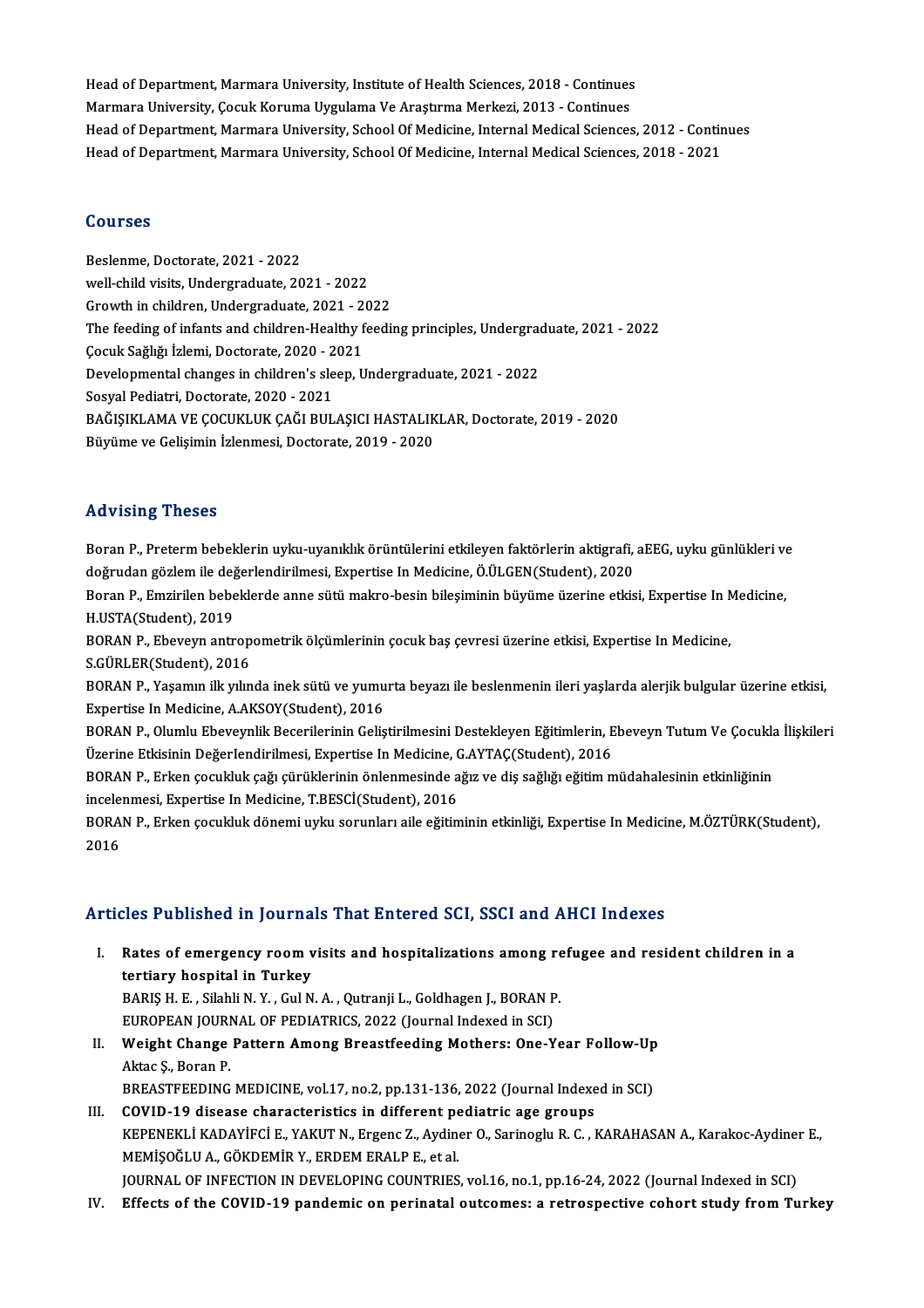YALÇIN S. S., BORAN P., Tezel B., Sahlar T. E., ÖZDEMİR P., Keskinkilic B., Kara F. YALÇIN S. S. , BORAN P., Tezel B., Sahlar T. E. , ÖZDEMİR P., Keskinkilic B., Kara F.<br>BMC PREGNANCY AND CHILDBIRTH, vol.22, no.1, 2022 (Journal Indexed in SCI)<br>Evaluation of Eamily Clusters of Children with SARS CoV 3: Chi

- YALÇIN S. S. , BORAN P., Tezel B., Sahlar T. E. , ÖZDEMİR P., Keskinkilic B., Kara F.<br>BMC PREGNANCY AND CHILDBIRTH, vol.22, no.1, 2022 (Journal Indexed in SCI)<br>V. Evaluation of Family Clusters of Children with SARS-CoV-2: BMC PREGNANCY AND CHILDBIRTH, vol.22, no.1, 2022 (Journal<br>Evaluation of Family Clusters of Children with SARS-CoV<br>Ergenç Z., Kepenekli Kadayifci E., Yakut N., Şenyürek B., Boran P.<br>JOUPNAL OF PEDIATPIC INEECTIOUS DISEASES Evaluation of Family Clusters of Children with SARS-CoV-2: Children Do Not Play the Leadi<br>Ergenç Z., Kepenekli Kadayifci E., Yakut N., Şenyürek B., Boran P.<br>JOURNAL OF PEDIATRIC INFECTIOUS DISEASES, vol.1, pp.1-6, 2021 (Jo Ergenç Z., Kepenekli Kadayifci E., Yakut N., Şenyürek B., Boran P.<br>JOURNAL OF PEDIATRIC INFECTIOUS DISEASES, vol.1, pp.1-6, 2021 (Journal Indexed in SCI Expanded)<br>VI. Adrenal steroids reference ranges in infancy determ
- JOURNAL OF PEDIATRIC INFECTIOUS DISEASES, vol.1, pp.1-6, 2021 (Journal Indexed in SCI Expanded Adrenal steroids reference ranges in infancy determined by LC-MS/MS<br>Enver E.O., Vatansever P., Guran O., Bilgin L., Boran P., D Adrenal steroids reference ranges in infancy de<br>Enver E.O., Vatansever P., Guran O., Bilgin L., Boran P.,<br>PEDIATRIC RESEARCH, 2021 (Journal Indexed in SCI)<br>Peference values for T and B lymphosyte subpe
- PEDIATRIC RESEARCH, 2021 (Journal Indexed in SCI)<br>VII. Reference values for T and B lymphocyte subpopulations in Turkish children and adults PEDIATRIC RESEARCH, 2021 (Journal Indexed in SCI)<br>Reference values for T and B lymphocyte subpopulations in Turkish children and adults<br>Bescİ Ö., BaŞer D., ÖĞÜlÜr İ., BerberoĞlu A. C. , Kiykim A., Bescİ T., Leblebİcİ A., E Re<br>Be<br>al Bescİ Ö., BaŞer D., ÖĞÜlÜr İ., BerberoĞlu A. C. , Kiykim A., Bescİ T., Leblebİcİ A., Ellİdokuz H., Boran P., Hakl<br>al.<br>Turkish journal of medical sciences, vol.51, no.4, pp.1814-1824, 2021 (Journal Indexed in SCI Expanded)<br> al.<br>Turkish journal of medical sciences, vol.51, no.4, pp.1814-1824, 2021 (Journal Indexed in SCI Expanded)<br>VIII. The differences in perinatal outcomes between refugee and resident mother-infant dyads: A

Turkish journal of medical sciences, vol.51, no.4, pp.1814-1824<br>The differences in perinatal outcomes between refugee<br>retrospective study in Turkey between 2013 and 2018<br>Silabli N.Y., Barie H.E., Outranii L., ÖZEKE, POBAN The differences in perinatal outcomes between<br>retrospective study in Turkey between 2013 and<br>Silahli N.Y., Baris H.E., Qutranji L., ÖZEK E., BORAN P.<br>UEALTH CARE FOR WOMEN INTERNATIONAL, 2021 (I

Silahli N. Y. , Baris H. E. , Qutranji L., ÖZEK E., BORAN P.<br>HEALTH CARE FOR WOMEN INTERNATIONAL, 2021 (Journal Indexed in SSCI)

## Silahli N. Y. , Baris H. E. , Qutranji L., ÖZEK E., BORAN P.<br>HEALTH CARE FOR WOMEN INTERNATIONAL, 2021 (Journal Indexed in SSCI)<br>IX. Impact of lockdown and school closure on children's health and well-being during the firs HEALTH CARE FOR WOMEN INTER<br>Impact of lockdown and schoo<br>COVID-19: a narrative review<br>Paimil L. Hiarn A. Boran B. Cunnl Impact of lockdown and school closure on children's health and well<br>COVID-19: a narrative review<br>Rajmil L., Hjern A., Boran P., Gunnlaugsson G., Kraus De Camargo O., Raman S.<br>PMI BAEDIATRICS OPEN vol 5, po 1, 2021 (Journal COVID-19: a narrative review<br>Rajmil L., Hjern A., Boran P., Gunnlaugsson G., Kraus De Camargo O.,<br>BMJ PAEDIATRICS OPEN, vol.5, no.1, 2021 (Journal Indexed in SCI)<br>Prevelence of allergia diserders and risk festers associate

Rajmil L., Hjern A., Boran P., Gunnlaugsson G., Kraus De Camargo O., Raman S.<br>BMJ PAEDIATRICS OPEN, vol.5, no.1, 2021 (Journal Indexed in SCI)<br>X. Prevalence of allergic disorders and risk factors associated with food aller **BMJ PAEDIATR<br>Prevalence of<br>preschoolers** Prevalence of allergic disorders and risk factors associated with food allergy in Turkish<br>preschoolers<br>Aksoy A. G. , BORAN P., Karakoc-Aydiner E., Gokcay G., TAMAY Z. Ü. , Devecioglu E., BARIŞ S., ÖZEN A. O.<br>ALLERCOLOCIA E

preschoolers<br>Aksoy A. G. , BORAN P., Karakoc-Aydiner E., Gokcay G., TAMAY Z. Ü. , Devecioglu E., BARIŞ S., ÖZEI<br>ALLERGOLOGIA ET IMMUNOPATHOLOGIA, vol.49, no.1, pp.11-16, 2021 (Journal Indexed in SCI)<br>Possums based parental Aksoy A. G. , BORAN P., Karakoc-Aydiner E., Gokcay G., TAMAY Z. Ü. , Devecioglu E., BARIŞ S., ÖZEN A. O.<br>ALLERGOLOGIA ET IMMUNOPATHOLOGIA, vol.49, no.1, pp.11-16, 2021 (Journal Indexed in SCI)<br>XI. Possums-based parental ed

ALLERGOLOGIA ET IMMUNOPATHOLOGIA, vol.49, no.1, pp.11-16, 2021 (Journal Indexed in SCI)<br>Possums-based parental education for infant sleep: cued care resulting in sustained<br>Ozturk M., Boran P., Ersu R., Peker Y.<br>EUROPEAN JO Possums-based parental education for infant sleep: cued care<br>Ozturk M., Boran P., Ersu R., Peker Y.<br>EUROPEAN JOURNAL OF PEDIATRICS, 2021 (Journal Indexed in SCI)<br>Befugee women's well being, peeds and shallenges: impliesti

Ozturk M., Boran P., Ersu R., Peker Y.<br>EUROPEAN JOURNAL OF PEDIATRICS, 2021 (Journal Indexed in SCI)<br>XII. Refugee women's well-being, needs and challenges: implications for health policymakers.<br>Outronii L. Silabh N. Borie Qutranji L., Silahlı N., Baris H. E. , Boran P.<br>Journal of public health (Oxford, England), vol.42, no.4, 2020 (Journal Indexed in SCI Expanded) Refugee women's well-being, needs and challenges: implications for health policymak<br>Qutranji L., Silahlı N., Baris H. E. , Boran P.<br>Journal of public health (Oxford, England), vol.42, no.4, 2020 (Journal Indexed in SCI Exp

XIII. The impact of vitamin B12 deficiency on infant gut microbiota BORAN P., Baris H. E., Kepenekli E., ERZİK C., Soysal A., Dinh D. M. The impact of vitamin B12 deficiency on infant gut microbiota<br>BORAN P., Baris H. E. , Kepenekli E., ERZİK C., Soysal A., Dinh D. M.<br>EUROPEAN JOURNAL OF PEDIATRICS, vol.179, no.3, pp.385-393, 2020 (Journal Indexed in SCI)<br>E BORAN P., Baris H. E. , Kepenekli E., ERZİK C., Soysal A., Dinh D. M.<br>EUROPEAN JOURNAL OF PEDIATRICS, vol.179, no.3, pp.385-393, 2020 (Journal Indexed in SCI)<br>XIV. Evaluation of fontanel size variation and closure time

# EUROPE<sub>!</sub><br>Evaluati<br>months<br>POPAN L Evaluation of fontanel size variation<br>months<br>BORAN P., Oguz F., FURMAN A., Sakarya S.<br>JOUPNAL OF NEUPOSUPCEPY PEDIATPIC months<br>BORAN P., Oguz F., FURMAN A., Sakarya S.<br>JOURNAL OF NEUROSURGERY-PEDIATRICS, vol.22, no.3, pp.323-329, 2018 (Journal Indexed in SCI)<br>Prevalence of Maternal Moncles, Pubella, Mumns and Varisella Antibodies in the Fir

BORAN P., Oguz F., FURMAN A., Sakarya S.<br>JOURNAL OF NEUROSURGERY-PEDIATRICS, vol.22, no.3, pp.323-329, 2018 (Journal Indexed in SCI)<br>XV. Prevalence of Maternal Measles, Rubella, Mumps and Varicella Antibodies in the Fir JOUR<br><mark>Prev</mark><br>Life<br>Dava Prevalence of Maternal Measles, Rubella, Mumps and V<br>Life<br>Devecioglu E., Gokcay G., BORAN P., Eren T., Yilmaz G., Badur S.<br>MIKRORIVOLOU PULTENL vol 52, no 3, np 324, 327, 2019 (Jour

Life<br>Devecioglu E., Gokcay G., BORAN P., Eren T., Yilmaz G., Badur S.<br>MIKROBIYOLOJI BULTENI, vol.52, no.3, pp.324-327, 2018 (Journal Indexed in SCI)<br>Effectiveness of a sleep education program for podiatricians

- Devecioglu E., Gokcay G., BORAN P., Eren T., Yilmaz G., Badur S.<br>MIKROBIYOLOJI BULTENI, vol.52, no.3, pp.324-327, 2018 (Journal Ino<br>XVI. Effectiveness of a sleep education program for pediatricians<br>Ersu R., BORAN P., Akin MIKROBIYOLOJI BULTENI, vol.52, no.3, pp.324-327, 201<br>Effectiveness of a sleep education program for po<br>Ersu R., BORAN P., Akin Y., Bozaykut A., Ay P., Yazar A. S.<br>REDIATRICS INTERNATIONAL vol.59, no.2, np.380, 295 Effectiveness of a sleep education program for pediatricians<br>Ersu R., BORAN P., Akin Y., Bozaykut A., Ay P., Yazar A. S.<br>PEDIATRICS INTERNATIONAL, vol.59, no.3, pp.280-285, 2017 (Journal Indexed in SCI)<br>SIMIU TANEOUS PROFI
- XVII. SIMULTANEOUS PROFILING OF 17 STEROID HORMONES USING LIQUID CHROMATOGRAPHY TANDEM<br>MASS SPECTROMETRY IN NEWBORN AND EARLY INFANCY PEDIATRICS INTERNATIONAL, vol.59, no.3, pp.280-285, 2017 (Journal)<br>SIMULTANEOUS PROFILING OF 17 STEROID HORMONES US<br>MASS SPECTROMETRY IN NEWBORN AND EARLY INFANCY Enver E.O. ,Vatansever P.,GuranO.,BilginL.,BoranP.,TuranS.,HaklarG.,BereketA.,GüranT. MASS SPECTROMETRY IN NEWBORN AND EARLY INFANCY<br>Enver E.O., Vatansever P., Guran O., Bilgin L., Boran P., Turan S., Haklar G., Bereket A.<br>HORMONE RESEARCH IN PAEDIATRICS, vol.88, pp.51, 2017 (Journal Indexed in SCI)<br>Sabool

XVIII. School Board Policies on Prevention and Management of Anaphylaxis in İstanbul: Where DoWe<br>Stand? HORMO<br>School<br>Stand?<br>ÖZEN A

ÖZEN A. O. , BORAN P., torlak f., Karakoc-Aydiner E., barış s., KARAVUŞ M., barlanı.b.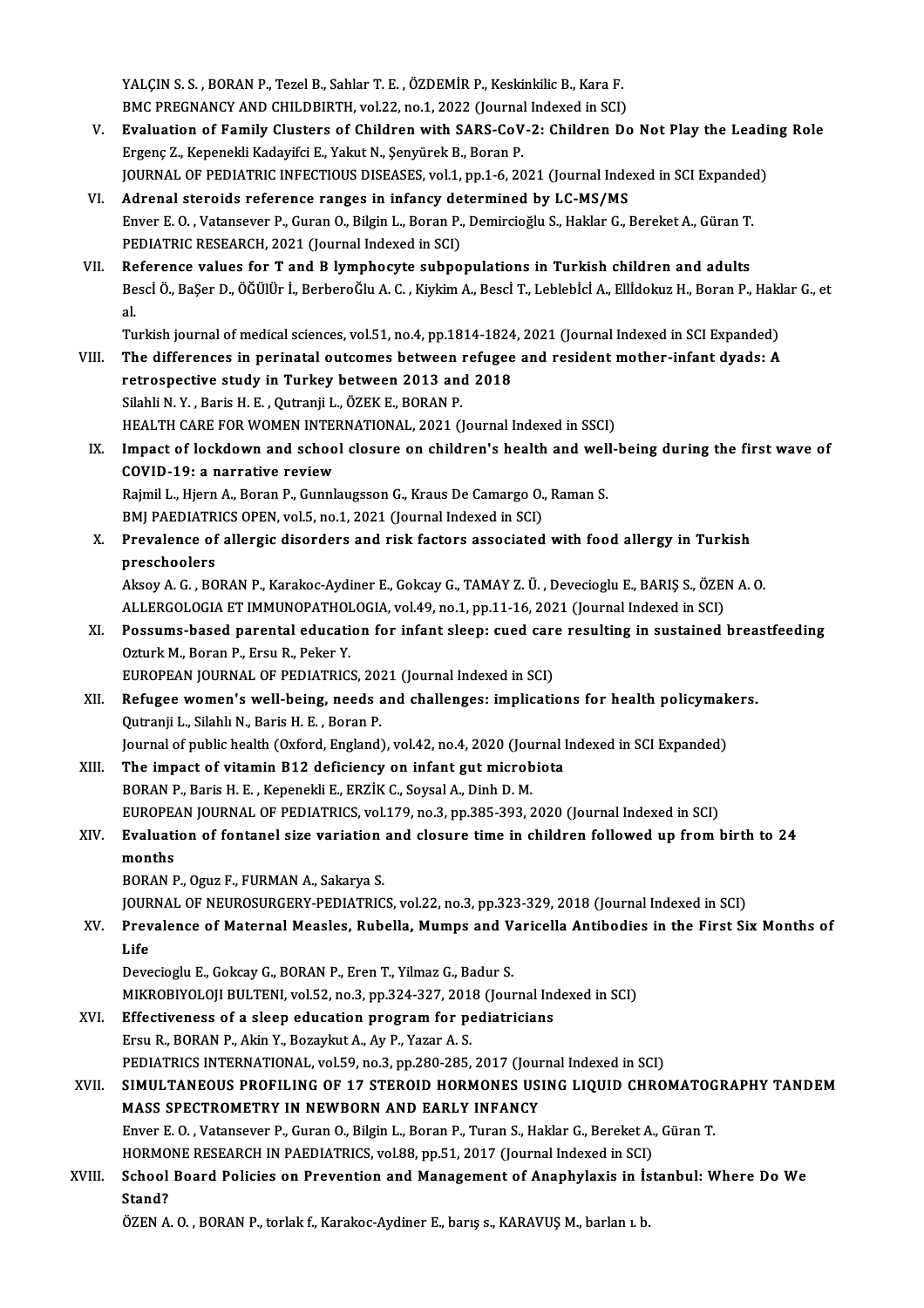Balkan medical journal, vol.33, no.5, pp.539-542, 2016 (Journal Indexed in SCI)

Balkan medical journal, vol.33, no.5, pp.539-542, 2016 (Journal Indexed in SCI)<br>XIX. The impact of a pneumococcal conjugate vaccination program on the nasopharyngeal carriage,<br>expating distribution and antimismabial posist Balkan medical journal, vol.33, no.5, pp.539-542, 2016 (Journal Indexed in SCI)<br>The impact of a pneumococcal conjugate vaccination program on the nasopharyngeal carriage,<br>serotype distribution and antimicrobial resistance The impact of a pne<br>serotype distribution<br>children in Turkey.<br>Seveal A. Karabag vu serotype distribution and antimicrobial resistance of Streptococcus pneumoniae among healthy<br>children in Turkey.<br>Soysal A., Karabag-Yilmaz E., KEPENEKLİ KADAYİFCİ E., Karaaslan A., Cagan E., Atici S., Atinkanat-Gelmez G., children in Turkey.<br>Soysal A., Karabag-Yilmaz E., KE.<br>P., Merdan S., Hasdemir U., et al.<br>Vassine vel 34, ne 33, nn 3994. Soysal A., Karabag-Yilmaz E., KEPENEKLİ KADAYİFCİ E., Karaaslan A., Cagan E.<br>P., Merdan S., Hasdemir U., et al.<br>Vaccine, vol.34, no.33, pp.3894-900, 2016 (Journal Indexed in SCI Expanded)<br>Pravalance of Naisseria moningitid P., Merdan S., Hasdemir U., et al.<br>Vaccine, vol.34, no.33, pp.3894-900, 2016 (Journal Indexed in SCI Expanded)<br>XX. Prevalence of Neisseria meningitidis carriage: a small-scale survey in Istanbul, Turkey Vaccine, vol.34, no.33, pp.3894-900, 2016 (Journal Indexed in SCI Expanded)<br>Prevalence of Neisseria meningitidis carriage: a small-scale survey in Istanbul, Turkey<br>KEPENEKLİ KADAYİFCİ E., Merdan D., Soysal A., Karaaslan A. Prevale<br>KEPENE<br>Bakir M.<br>IOUPNAI KEPENEKLİ KADAYİFCİ E., Merdan D., Soysal A., Karaaslan A., Atici S., Durmaz R., BORAN P., Turan I., Soyletir G.<br>Bakir M.<br>JOURNAL OF INFECTION IN DEVELOPING COUNTRIES, vol.10, no.4, pp.413-417, 2016 (Journal Indexed in SCI Bakir M.<br>JOURNAL OF INFECTION IN DEVELOPING COUNTRIES, vol.10, no.4, pp.413-417, 2016 (Journal Indexed in SCI)<br>XXI. Vitamin B12 deficiency among asymptomatic healthy infants: its impact on the immune system. BORAN P., yildirim s., Karakoc Aydiner E., Ogulur I., ÖZEN A. O., Haklar G., Koc A., Akkoc T., Barlan I. B. Vitamin B12 deficiency among asymptomatic healthy i<br>BORAN P., yildirim s., Karakoc Aydiner E., Ogulur I., ÖZEN A. O<br>Minerva pediatrica, 2016 (Journal Indexed in SCI Expanded)<br>Low yorsus high flow oxygen deliyery systems in BORAN P., yildirim s., Karakoc Aydiner E., Ogulur I., ÖZEN A. O. , Haklar G., Koc A., Akkoc T., Barlan I. B.<br>Minerva pediatrica, 2016 (Journal Indexed in SCI Expanded)<br>XXII. Low-versus high-flow oxygen delivery systems in Minerva pediatrica, 2016 (Journal Indexed in S<br>Low-versus high-flow oxygen delivery sy<br>Uygur P., Oktem S., Boran P., Tutar E., Tokuc G.<br>Rediatrics International vol 52 no 1 nn 40 52 Low-versus high-flow oxygen delivery systems in children with lower respirational, and the Team P., Tutar E., Tokuc G.<br>Pediatrics International, vol.58, no.1, pp.49-52, 2016 (Journal Indexed in SCI Expanded)<br>TREATMENT IN C Uygur P., Oktem S., Boran P., Tutar E., Tokuc G.<br>Pediatrics International, vol.58, no.1, pp.49-52, 2016 (Journal Indexed in SCI Expanded)<br>XXIII. TREATMENT IN CONGENITAL PULMONARY AIRWAY MALFORMATION: A CASE REPORT AND Pediatrics International, vol.58, no.1, pp.49-52, 2016 (Journal Indexed in SCI Expanded) Oktem S., Tutar E., Dursun B., Boran P. NOBEL MEDICUS, vol.9, no.3, pp.133-135, 2013 (Journal Indexed in SCI) Oktem S., Tutar E., Dursun B., Boran P.<br>NOBEL MEDICUS, vol.9, no.3, pp.133-135, 2013 (Journal Indexed in SCI)<br>XXIV. Translation and cultural adaptation of health utilities index with application to pediatric oncology<br>natio patients during neutropenia and recovery in Turkey<br>Boran P., Horsman J., Tokuc G., Furlong W., Muradoglu P. U., Vagas E. Translation and cultural adaptation of health utilities index w<br>patients during neutropenia and recovery in Turkey<br>Boran P., Horsman J., Tokuc G., Furlong W., Muradoglu P. U. , Vagas E.<br>Pediatric Place and Cancer val 56 no patients during neutropenia and recovery in Turkey<br>Boran P., Horsman J., Tokuc G., Furlong W., Muradoglu P. U. , Vagas E.<br>Pediatric Blood and Cancer, vol.56, no.5, pp.812-817, 2011 (Journal Indexed in SCI Expanded)<br>When th XXV. When the Turkish word exists Yazarin yaniti<br>Tutar E., Tokuc G., Özcabi B., BORAN P. Pediatric Blood and Cancer, vol.56, no.<br>When the Turkish word exists Yaz<br>Tutar E., Tokuç G., Özcabi B., BORAN P.<br>Turk Bodiatri Arsivi, vol.45, no.1, nn.71 Turk Pediatri Arsivi, vol.45, no.1, pp.71-72, 2010 (Journal Indexed in SCI Expanded) Tutar E., Tokuç G., Özcabi B., BORAN P.<br>Turk Pediatri Arsivi, vol.45, no.1, pp.71-72, 2010 (Journal Indexed in SCI Expanded)<br>XXVI. Bpidermodysplasia Verruciformis Associated with Natural Killer/T Cell Lymphoma<br>Boran B. Tol Turk Pediatri Arsivi, vol.45, no.1, pp.71-72, 2010 (Journa<br><mark>Epidermodysplasia Verruciformis Associated with</mark><br>Boran P., Tokuc G., Ozberk M., Buyukbabani N., Dogan O.<br>Journal of Pediatrics vol.156, no.2, 2010 (Journal Indov Epidermodysplasia Verruciformis Associated with Natural Killer/T<br>Boran P., Tokuc G., Ozberk M., Buyukbabani N., Dogan O.<br>Journal of Pediatrics, vol.156, no.2, 2010 (Journal Indexed in SCI Expanded)<br>Langarhans cell bistiogy Boran P., Tokuc G., Ozberk M., Buyukbabani N., Dogan O.<br>Journal of Pediatrics, vol.156, no.2, 2010 (Journal Indexed in SCI Expanded)<br>XXVII. Langerhans cell histiocytosis in Turkish children<br>Tokuc G., Boran P., Oktem S. Langerhans cell histiocytosis in Turkish children Turkish Journal of Pediatrics, vol.51, no.4, pp.344-349, 2009 (Journal Indexed in SCI Expanded) Tokuç G., Boran P., Oktem S.<br>Turkish Journal of Pediatrics, vol.51, no.4, pp.344-349, 2009 (Journal Indexed in SCI Expanded)<br>XXVIII. A nine-year-old boy with double vision, speech disturbance, fatigue and strength loss of Turkish Journal of Pediatrics, vol.51, no.4, pp.344-349, 2009 (Journal Indexed in SCI Expanded)<br>A nine-year-old boy with double vision, speech disturbance, fatigue and strength loss of extrem<br>Çift görme, konuşma bozukluğu, A nine-year-old boy with de<br>Çift görme, konuşma bozuk<br>dokuz yaşinda erkek hasta<br>Tutar E. Tokus C. Özgəbi B. BO Çift görme, konuşma bozukluğu, halsizlik, kol ve bacaklarda güçsüzlük yakinmalariyla başvuran<br>dokuz yaşinda erkek hasta<br>Tutar E., Tokuç G., Özcabi B., BORAN P. dokuz yaşinda erkek hasta<br>Tutar E., Tokuç G., Özcabi B., BORAN P.<br>Turk Pediatri Arsivi, vol.44, no.4, pp.149-151, 2009 (Journal Indexed in SCI Expanded)<br>Methemoglabinemia due te application of prilosaine during circumgisio Tutar E., Tokuç G., Özcabi B., BORAN P.<br>Turk Pediatri Arsivi, vol.44, no.4, pp.149-151, 2009 (Journal Indexed in SCI Expanded)<br>XXIX. Methemoglobinemia due to application of prilocaine during circumcision and the effect of Turk<br><mark>Meth</mark><br>acid<br><sup>Boral</sup> Methemoglobinemia due<br>acid<br>Boran P., Tokuc G., Yegin Z.<br>Journal of Bodiatric Urology acid<br>Boran P., Tokuc G., Yegin Z.<br>Journal of Pediatric Urology, vol.4, no.6, pp.475-476, 2008 (Journal Indexed in SCI Expanded) Boran P., Tokuc G., Yegin Z.<br>Journal of Pediatric Urology, vol.4, no.6, pp.475-476, 2008 (Journal Incx<br>XXX. Recurrent parotitis in selective IGA deficiency - a case report<br>POPAN B. Tolue C. Hourbalsban F. Journal of Pediatric Urology, vol.4, n<br>Recurrent parotitis in selective<br>BORAN P., Tokuc G., Uguzbalaban E.<br>ACTA BAEDIATRICA, vol.97, nn.172. Recurrent parotitis in selective IGA deficiency - a case repo<br>BORAN P., Tokuc G., Uguzbalaban E.<br>ACTA PAEDIATRICA, vol.97, pp.172, 2008 (Journal Indexed in SCI)<br>Assessment of nutritional status in podiatric onselecy patio BORAN P., Tokuc G., Uguzbalaban E.<br>ACTA PAEDIATRICA, vol.97, pp.172, 2008 (Journal Indexed in SCI)<br>XXXI. Assessment of nutritional status in pediatric oncology patients<br>POPAN P. Talus G. Yogin 7. ACTA PAEDIATRICA, vol.97, pp.172, 2008 (Journal Indexed in SCI)<br>Assessment of nutritional status in pediatric oncology patients<br>BORAN P., Tokuc G., Yegin Z.<br>ACTA PAEDIATRICA, vol.97, pp.123-124, 2008 (Journal Indexed in SC Assessment of nutritional status in pediatric oncology patients<br>BORAN P., Tokuc G., Yegin Z.<br>ACTA PAEDIATRICA, vol.97, pp.123-124, 2008 (Journal Indexed in SCI)<br>Enidermodyanlasia yourusiformia associated with NK (T. sell l BORAN P., Tokuc G., Yegin Z.<br>ACTA PAEDIATRICA, vol.97, pp.123-124, 2008 (Journal Indexed in SCI)<br>XXXII. Epidermodysplasia verruciformis associated with NK/T cell lymphoma<br>POPAN B. Tokus G. Orbork M. ACTA PAEDIATRICA, vol.97, pp<br><mark>Epidermodysplasia verruci</mark><br>BORAN P., Tokuc G., Ozberk M.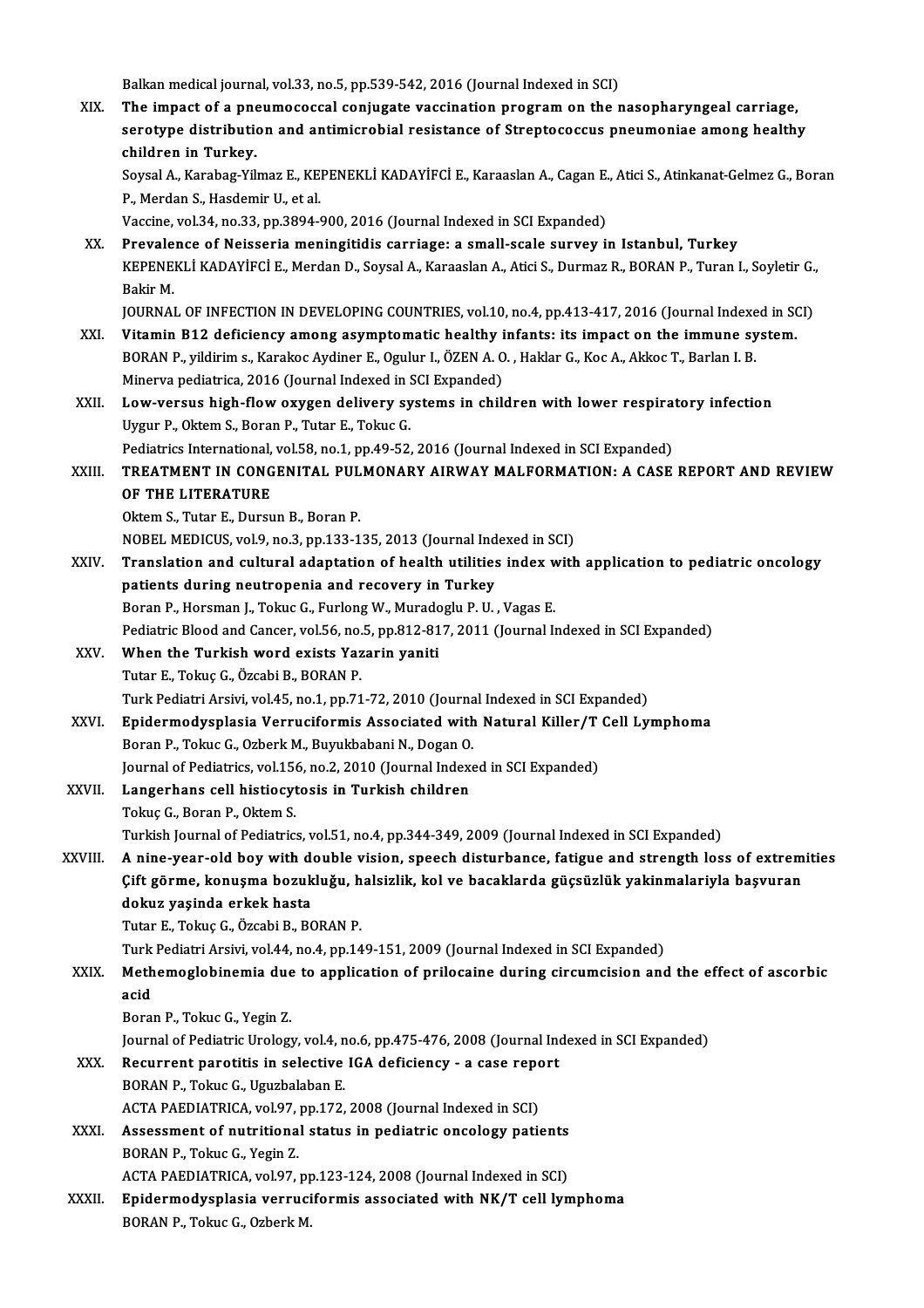ACTA PAEDIATRICA, vol.97, pp.144, 2008 (Journal Indexed in SCI)<br>The relationship of chesity and asthme in shildren

- ACTA PAEDIATRICA, vol.97, pp.144, 2008 (Journal Indexed<br>XXXIII. The relationship of obesity and asthma in children ACTA PAEDIATRICA, vol.97, pp.144, 200<br>The relationship of obesity and ast<br>Tokuc G., BORAN P., Yegin Z., Ozberk M. The relationship of obesity and asthma in children<br>Tokuc G., BORAN P., Yegin Z., Ozberk M.<br>ACTA PAEDIATRICA, vol.97, pp.110, 2008 (Journal Indexed in SCI)<br>The association of esthme and comum IsE lavels. Tokuc G., BORAN P., Yegin Z., Ozberk M.<br>ACTA PAEDIATRICA, vol.97, pp.110, 2008 (Journal Ind<br>XXXIV. The association of asthma and serum IgE levels<br>BORAN P., Tokuc G., Buyukkalfa D., Pisgin B., Yegin Z. ACTA PAEDIATRICA, vol.97, pp.110, 2008 (Journal In<br>The association of asthma and serum IgE level<br>BORAN P., Tokuc G., Buyukkalfa D., Pisgin B., Yegin Z.<br>ACTA PAEDIATRICA vol.97, pp.90, 91, 2009 (Journal The association of asthma and serum IgE levels<br>BORAN P., Tokuc G., Buyukkalfa D., Pisgin B., Yegin Z.<br>ACTA PAEDIATRICA, vol.97, pp.80-81, 2008 (Journal Indexed in SCI)<br>Assossment of quality of life in asthmatic Turkish chi BORAN P., Tokuc G., Buyukkalfa D., Pisgin B., Yegin Z.<br>ACTA PAEDIATRICA, vol.97, pp.80-81, 2008 (Journal Indexed in SC<br>XXXV. Assessment of quality of life in asthmatic Turkish children<br>Peran B. Tokuc C. Bisgin B. Oktom S.
- ACTA PAEDIATRICA, vol.97, pp.80-81<br>Assessment of quality of life in a:<br>Boran P., Tokuç G., Pişgin B., Oktem S.<br>Turkich Journal of Bodiatrics, vol.50, r Assessment of quality of life in asthmatic Turkish children<br>Boran P., Tokuç G., Pişgin B., Oktem S.<br>Turkish Journal of Pediatrics, vol.50, no.1, pp.18-22, 2008 (Journal Indexed in SCI Expanded)<br>Intracerabral hamatama as a Boran P., Tokuç G., Pişgin B., Oktem S.<br>Turkish Journal of Pediatrics, vol.50, no.1, pp.18-22, 2008 (Journal Indexed in SCI Expanded)<br>XXXVI. Intracerebral hematoma as a complication of intrathecal methotrexate administrati Turkish Journal of Pediatrics, vol.50, r<br>Intracerebral hematoma as a com<br>Boran P., Tokuc G., Boran B., Oktem S.<br>Pediatric Plood and Cancer, vol.50, no

Intracerebral hematoma as a complication of intrathecal methotrexate administration<br>Boran P., Tokuc G., Boran B., Oktem S.<br>Pediatric Blood and Cancer, vol.50, no.1, pp.152-154, 2008 (Journal Indexed in SCI Expanded)

- XXXVII. Impact of obesity on ventilatory function BoranP.,TokucG.,PisginB.,OktemS.,YeginZ.,BostanO. Impact of obesity on ventilatory function<br>Boran P., Tokuc G., Pisgin B., Oktem S., Yegin Z., Bostan O.<br>Jornal de Pediatria, vol.83, no.2, pp.171-176, 2007 (Journal Indexed in SCI Expanded)<br>Impact of sins supplementation in
- XXXVIII. Impact of zinc supplementation in children with acute diarrhoea in Turkey<br>Boran P., Tokuc G., Vagas E., Oktem S., Gokduman M. Jornal de Pediatria, vol.83, no.2, pp.171-176, 2007 (J<br>Impact of zinc supplementation in children wi<br>Boran P., Tokuc G., Vagas E., Oktem S., Gokduman M.<br>Archives of Disease in Childhood vol.01 no.4, np.20 Archives of Disease in Childhood, vol.91, no.4, pp.296-299, 2006 (Journal Indexed in SCI Expanded)
	- Boran P., Tokuc G., Vagas E., Oktem S., Gokduman M.<br>Archives of Disease in Childhood, vol.91, no.4, pp.296-299, 2006 (Journal Indexed in SCI Expanded)<br>XXXIX. Cleidocranial dysplasia in a mother and her daughter within Archives of<br>Cleidocrar<br>two cases<br>Telus C. B Cleidocranial dysplasia i<mark>two cases</mark><br>Tokuc G., Boran P., Boran B.<br>Journal of Nourgeurgery, pp two cases<br>Tokuc G., Boran P., Boran B.<br>Journal of Neurosurgery, pp.290-292, 2006 (Journal Indexed in SCI Expanded)<br>Evaluation of mild bood injury in a podiatric population

Tokuc G., Boran P., Boran B.<br>Journal of Neurosurgery, pp.290-292, 2006 (Journal Indexed in S.<br>XL. Evaluation of mild head injury in a pediatric population<br>Boran B. O. , Boran P., Barut N., Akgun C., Celikoglu E., Bozbuga M Journal of Neurosurgery, pp.290-292, 2006 (Journal Indexed in S<br>**Evaluation of mild head injury in a pediatric population**<br>Boran B. O., Boran P., Barut N., Akgun C., Celikoglu E., Bozbuga M.<br>PEDIATRIC NEUROSURCERY, vol.42, PEDIATRIC NEUROSURGERY, vol.42, no.4, pp.203-207, 2006 (Journal Indexed in SCI)

## Articles Published in Other Journals

- rticles Published in Other Journals<br>I. Impact of ankyloglossia on the language development of children<br>Ravis H. E. Curban H. Kuguk S. Durmus Kossasian E. N. Boran B. Baris Hushished in Street Journalis<br>Impact of ankyloglossia on the language development of ch<br>Baris H. E. , Gunhan H., Kucuk S., Durmuş Kocaaslan F. N. , Boran P.<br>MARMARA MEDICAL JOURNAL, vel 34, no 3, nn 248, 252, 2021 (J Baris H. E., Gunhan H., Kucuk S., Durmuş Kocaaslan F. N., Boran P.<br>MARMARA MEDICAL JOURNAL, vol.34, no.3, pp.248-253, 2021 (Journal Indexed in ESCI)
- II. Immunization practices in children with a history of allergies MARMARA MEDICAL JOURNAL, vol.34, no.3, pp.248-253, 2021<br>Immunization practices in children with a history of all<br>Baris H. E., BORAN P., Kiykim A., BARIŞ S., Ozen A., AYDINER E.<br>TURK PEDIATRI ARSIVI TURKISH ARGUIVES OF PEDI Immunization practices in children with a history of allergies<br>Baris H. E. , BORAN P., Kiykim A., BARIŞ S., Ozen A., AYDINER E.<br>TURK PEDIATRI ARSIVI-TURKISH ARCHIVES OF PEDIATRICS, vol.55, no.3, pp.244-250, 2020 (Journal I Baris<br>TURK<br>ESCI)<br>Seree TURK PEDIATRI ARSIVI-TURKISH ARCHIVES OF PEDIATRICS, vol.55, no.3, pp.244-250, 2020 (Journal Indexed in<br>ESCI)<br>III. Screening of postpartum depression among new mothers in Istanbul: a psychometric evaluation of<br>the Turkish
- ESCI)<br>Screening of postpartum depression among new m<br>the Turkish Edinburgh Postnatal Depression Scale.<br>Poran B. Wagas A. Askan Ö. Tongu İ. Dogan T. Bahman / Screening of postpartum depression among new mo<br>the Turkish Edinburgh Postnatal Depression Scale.<br>Boran P., Waqas A., Aşkan Ö., Topçu İ., Dogan T., Rahman A.<br>PMC researsh pates vol 12 nn 255–2020 (Journal Indoved Boran P., Waqas A., Aşkan Ö., Topçu İ., Dogan T., Rahman A.<br>BMC research notes, vol.13, pp.355, 2020 (Journal Indexed in ESCI) Boran P., Waqas A., Aşkan Ö., Topçu İ., Dogan T., Rahman A.<br>BMC research notes, vol.13, pp.355, 2020 (Journal Indexed in ESCI)<br>IV. Low Bordetella pertussis Antibody Seroprevalence Among Mothers and Infants<br>Kural B. BORAN B
- BMC research notes, vol.13, pp.355, 2020 (Journal Indexed in ESCI)<br>Low Bordetella pertussis Antibody Seroprevalence Among M<br>Kural B., BORAN P., Esra D., GÖKÇAY E. G. , Eren T., Badur S., Yılmaz G.<br>MEDICAL JOURNAL OF RAKIRK Kural B., BORAN P., Esra D., GÖKÇAY E. G. , Eren T., Badur S., Yılmaz G.<br>MEDICAL JOURNAL OF BAKIRKOY, vol.16, no.2, pp.103-107, 2020 (Journal Indexed in ESCI) Kural B., BORAN P., Esra D., GÖKÇAY E. G. , Eren T.,<br>MEDICAL JOURNAL OF BAKIRKOY, vol.16, no.2, pp.<br>V. Emzirme sorunlarına kanıta dayalı yaklaşım<br>PORAN B.
- MEDICAL<br>Emzirme<br>BORAN P. BORAN P.<br>Osmangazi Tıp Dergisi, pp.35-40, 2020 (Other Refereed National Journals)

BORAN P.<br>Osmangazi Tıp Dergisi, pp.35-40, 2020 (Other Refereed National Journals)<br>VI. YAŞAMIN İLK ALTI AYINDA ANNE VE BEBEKLERİNDE HEPATİT A SEROLOJİSİ<br>VESKİNDEMİDCİ G. Fara D. BORAN B. Fran T. Yılmaz G. Badıyı S. GÖKÇAV E Osmangazi Tıp Dergisi, pp.35-40, 2020 (Other Refereed National Journals)<br>YAŞAMIN İLK ALTI AYINDA ANNE VE BEBEKLERİNDE HEPATİT A SERO<br>KESKİNDEMİRCİ G., Esra D., BORAN P., Eren T., Yılmaz G., Badur S., GÖKÇAY E. G.<br>JOURNAL O JOURNAL OF ISTANBUL FACULTY OF MEDICINE-ISTANBUL TIP FAKULTESI DERGISI, vol.82, no.3, pp.144-148,<br>2019 (Refereed Journals of Other Institutions) KESKİNDEMİRCİ G., Esra D., BORAN P., Eren T., Yılmaz G., Badur S., GÖKÇAY E. G.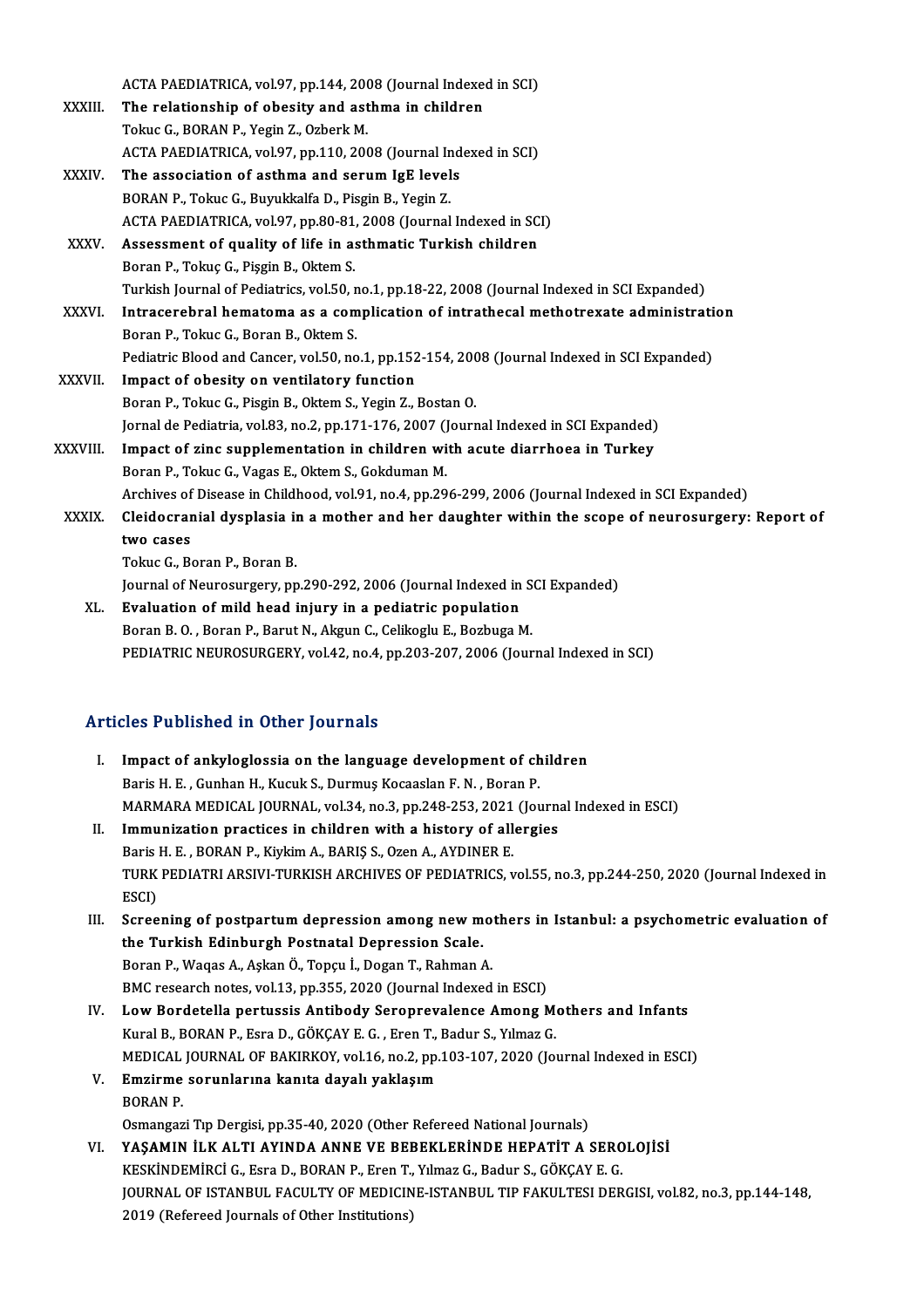| VII.   | HEPATITIS A SEROLOGY IN MOTHERS AND THEIR BABIES IN THE FIRST SIX MONTHS OF LIFE                           |
|--------|------------------------------------------------------------------------------------------------------------|
|        | Keskindemirci G., Karapinar E. D., BORAN P., Eren T., Yilmaz G., Badur S., Gokcay G.                       |
|        | JOURNAL OF ISTANBUL FACULTY OF MEDICINE-ISTANBUL TIP FAKULTESI DERGISI, vol.82, no.3, pp.144-148,          |
|        | 2019 (Journal Indexed in ESCI)                                                                             |
| VIII.  | Ebeveyn antropometrik ölçümlerinin çocuk baş çevresi üzerine etkisi                                        |
|        | Dastan S. G., BORAN P.                                                                                     |
|        | Çocuk Dergisi, vol.18, no.3, pp.113-120, 2018 (Other Refereed National Journals)                           |
| IX.    | Breastfeeding experiences of female physicians and the impact of the law change on breastfeeding           |
|        | Eren T., Kural B., Yetim A., BORAN P., Gokcay G.                                                           |
|        | TURK PEDIATRI ARSIVI-TURKISH ARCHIVES OF PEDIATRICS, vol.53, no.4, pp.238-244, 2018 (Journal Indexed in    |
|        | ESCI)                                                                                                      |
| X.     | Management of maternal perception of inadequate milk                                                       |
|        | Kural B., BORAN P.                                                                                         |
|        | Türkiye Klinikleri J Pediatr, vol.14, pp.305-309, 2018 (Other Refereed National Journals)                  |
| XI.    | Diversity and Nutrient Composition of the Diets of Breastfed Infants                                       |
|        | Boran P., Aktaç Ş.                                                                                         |
|        | Turkiye Klinikleri Journal of Pediatrics, vol.27, pp.9-19, 2018 (Refereed Journals of Other Institutions)  |
| XII.   | Baby Walker Use and Its Consequences in a Group of Turkish Children                                        |
|        | Mete M., Esra D., BORAN P., Yetim A., Pazar A., GÖKÇAY E. G.                                               |
|        | The journal of child, 2017 (Refereed Journals of Other Institutions)                                       |
| XIII.  | Pediatrician s Role in the Management of Giant Congenital Melanocytic Nevus Case Report                    |
|        | BORAN P., YÜCELTEN A. D., Subaşı B., Berenjian A.                                                          |
|        | Turkiye Klinikleri Journal of Pediatrics, vol.24, pp.72-75, 2015 (Refereed Journals of Other Institutions) |
| XIV.   | Çocukluk dönemi işitme taramalarında ülkemizde ve dünyada güncel durum                                     |
|        | GÖKÇAY E. G., BORAN P., ÇİPRUT A. A., BAĞLAM T.                                                            |
|        | Çocuk sağlığı ve hastalıkları dergisi, vol.57, pp.265-273, 2014 (Other Refereed National Journals)         |
| XV.    | Translation into Turkish of the expanded version of the "Brief Infant Sleep Questionnaire" and its         |
|        | application to infants<br>Boran P., Ay N. P., Akbarzade A., Küçük S., Ersu R.                              |
|        | MARMARA MEDICAL JOURNAL, vol.27, no.3, pp.178-183, 2014 (Journal Indexed in ESCI)                          |
| XVI.   | Donohue Syndrome (Leprechaunism): A Case Report                                                            |
|        | Tutar E., Karakaş A., Boran P., Berk B., Güven S.                                                          |
|        | Çocuk Dergisi, vol.12, pp.189-192, 2013 (Other Refereed National Journals)                                 |
| XVII.  | Çocuk Gelinler                                                                                             |
|        | BORAN P., GÖKÇAY E. G., Devecioğlu E., Eren T.                                                             |
|        | Marmara Medical Journal, vol.26, pp.58-62, 2013 (Other Refereed National Journals)                         |
| XVIII. | PSEUDO-BARTTER'S SYNDROME IN PATIENTSWITH CYSTIC FIBROSIS                                                  |
|        | TUTAR E., BORAN P., Öktem S., Akıncı Ö., İlk S., Güven S.                                                  |
|        | Türkiye Çocuk Hastalıkları Dergisi, 2012 (Refereed Journals of Other Institutions)                         |
| XIX.   | Hepatosplenic Candidiasis with GeneralizedCutaneous Nodular Lesions: A Case Report                         |
|        | Karakaş A., TUTAR E., TOKUÇ A. G., Öktem S., BORAN P.                                                      |
|        | <b>Cocuk Enfeksiyon Dergisi, 2012 (Other Refereed National Journals)</b>                                   |
| XX.    | Malnutrition in Hospitalized Pediatric Patients: A Comparisonof the National Turkish and World             |
|        | Health Organization (WHO)Child Growth Standards                                                            |
|        | TUTAR E., BORAN P., Öktem S., TOKUÇ A. G., Çalışkan B.                                                     |
|        | Marmara Medical Journal, 2012 (Refereed Journals of Other Institutions)                                    |
| XXI.   | The evaluation to the factors of the effect on dental caries in children who admitted to our clinic        |
|        | Kliniğimizde yatan çocuklarda diş çü rüğüne etki eden faktörlerin değerlendirilmesi                        |
|        | Öktem S., Tokuç G., Keskin M., BORAN P., Esmer K.                                                          |
|        | Goztepe Tip Dergisi, vol.21, no.3, pp.125-128, 2006 (Refereed Journals of Other Institutions)              |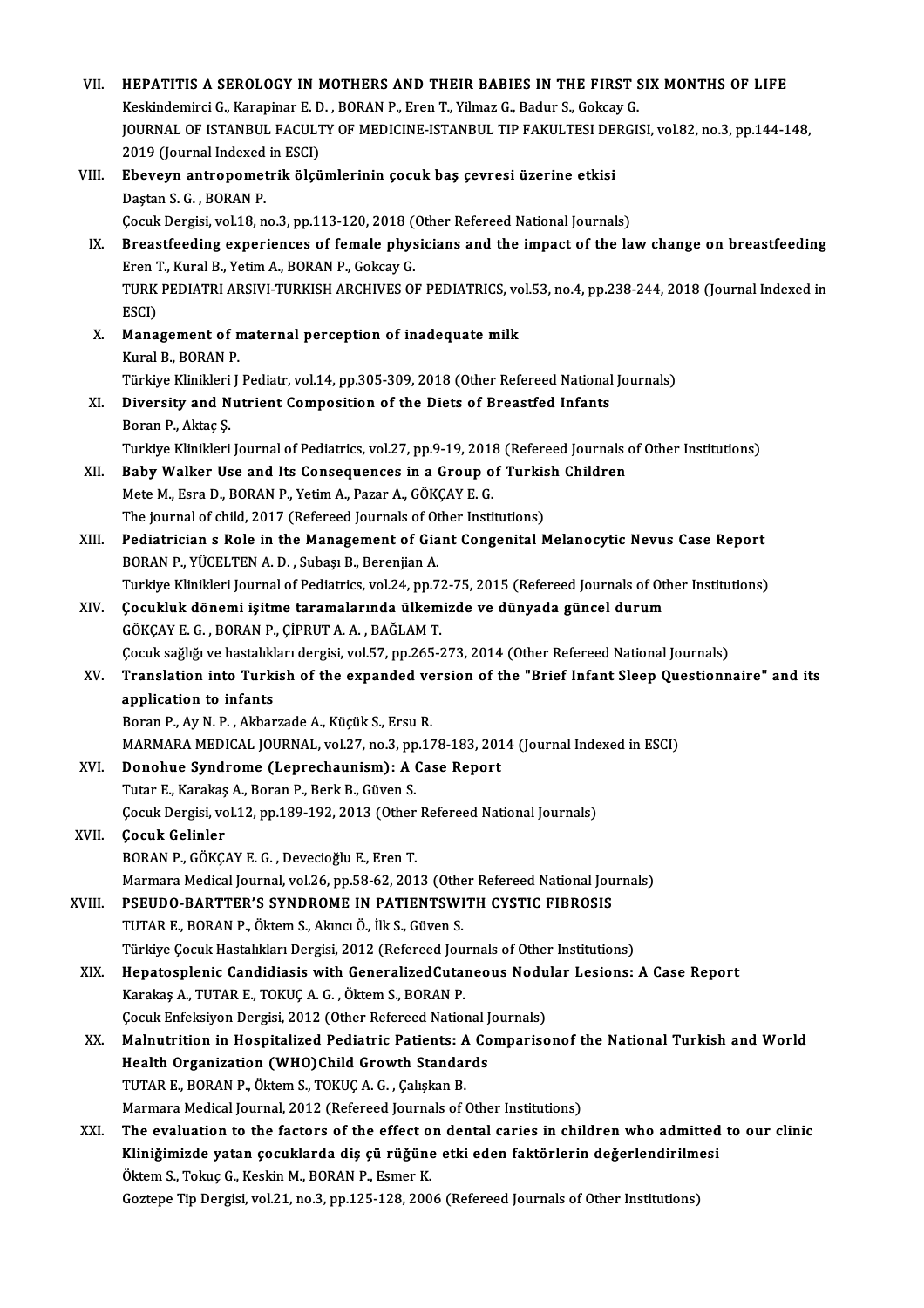### Books&Book Chapters

ooks & Book Chapters<br>I. Bebeklik dönemi uyku sorunları ve çözümleri<br>Boran P Rock Bo<br>Bebeklil<br>Boran P.<br>in: <sup>ilk ilki</sup> Bebeklik dönemi uyku sorunları ve çözümleri<br>Boran P.<br>in: İlk iki yaşta sık karşılaşılan sorunlar, Yalçın Songül, Editor, Türkiye Klinikleri Yayınevi, İstanbul, pp.72-78, 2021<br>Perinartum ruh sağlığı ve enne sütü. Boran P.<br>in: İlk iki yaşta sık karşılaşılan sorunlar, Y.<br>II. Peripartum ruh sağlığı ve anne sütü<br>Murzoğlu Kurt Ö., Boran P. in: İlk iki yaşta sık karşılaşıl<br>Peripartum ruh sağlığı v<br>Murzoğlu Kurt Ö., Boran P.<br>in: Her bekimin enne sütü i Peripartum ruh sağlığı ve anne sütü<br>Murzoğlu Kurt Ö., Boran P.<br>in: Her hekimin anne sütü ile beslenme konusunda bilmesi gerekenler, Karabayır Nalan, Editor, Türkiye Klinikleri Murzoğlu Kurt Ö., Boran P.<br>in: Her hekimin anne sütü ile beslenm<br>Yayınevi, İstanbul, pp.110-118, 2021<br>COVID-19 Bandami Sünasinda Ka in: Her hekimin anne sütü ile beslenme konusunda bilmesi gerekenler, Karab<br>Yayınevi, İstanbul, pp.110-118, 2021<br>III. COVID-19 Pandemi Sürecinde Koruyucu Çocuk Sağlığı Uygulamaları<br>Sankal E. Baran P. Yayınevi, İstanbul,<br>COVID-19 Pande<br>Şenkal E., Boran P.<br>in: COVID 19 nond COVID-19 Pandemi Sürecinde Koruyucu Çocuk Sağlığı Uygulamaları<br>Şenkal E., Boran P.<br>in: COVID-19 pandemisinin çocuklarda yaşam tarzı üzerine etkileri, Çöl Nilgün, Editor, Türkiye Klinikleri Yayınevi,<br>İstanbul np.37.43.2021 Şenkal E., Boran P.<br>in: COVID-19 pandemisin<br>İstanbul, pp.37-43, 2021<br>Cosuklarda çölvək dısı in: COVID-19 pandemisinin çocuklarda yaşam<br>İstanbul, pp.37-43, 2021<br>IV. Çocuklarda çölyak dışı gluten duyarlılığı İstanbul, pp.37-43, 20<br>**Çocuklarda çölyak**<br>Aşkan Ö. Ö. , Boran P.<br>in: Cosuk Boslanmasi Aşkan Ö. Ö. , Boran P.<br>in: Çocuk Beslenmesi, Başkan S, Editor, Türkiye Klinikleri Yayınevi, İstanbul, pp.88-94, 2020 Aşkan Ö. Ö. , Boran P.<br>in: Çocuk Beslenmesi, Başkan S, Editor, Türkiy<br>V. Çocuklarda Uyku Sorunlarına Yaklaşım<br>Aydın A. Boran B. in: Çocuk Beslenm<br>**Çocuklarda Uykı**<br>Aydın A., Boran P.<br>in: Temel Pedietri Aydın A., Boran P.<br>in: Temel Pediatri, Prof.Dr.Enver Hasanoğlu,Prof.Dr.Ruhan Düşünsel,Prof.Dr.Aysun Bideci,Prof.Dr.Koray Aydın A., Boran P.<br>in: Temel Pediatri, Prof.Dr.Enver Hasanoğlu,Prof.Dr.Ruhan Dü<br>Boduroğlu, Editor, Güneş Kitabevi, Ankara, pp.134-139, 2020<br>Cevre ve Cosuk Seğliği VI. Çevre ve Çocuk Sağlığı Boduroğlu, Editor, Güneş I<br>Çevre ve Çocuk Sağlığı<br>Boran P., Özbörü Aşkan Ö.<br>in: Temel Bodistri, Pref Dr. Çevre ve Çocuk Sağlığı<br>Boran P., Özbörü Aşkan Ö.<br>in: Temel Pediatri, Prof.Dr.Enver Hasanoğlu,Prof.Dr.Ruhan Düşünsel,Prof.Dr.Aysun Bideci,Prof.Dr.Koray<br>Boduneğlu, Editer Cünes Kitabevi, İstanbul, pr.193,291,2929 Boran P., Özbörü Aşkan Ö.<br>in: Temel Pediatri, Prof.Dr.Enver Hasanoğlu,Prof.Dr.Ruhan Düş<br>Boduroğlu, Editor, Güneş Kitabevi, İstanbul, pp.193-201, 2020<br>Seğlikli, Düşünmek, Berinatal dennesyenun neikesesyel in: Temel Pediatri, Prof.Dr.Enver Hasanoğlu,Prof.Dr.Ruhan Düşünsel,Prof.Dr.Aysun Bide<br>Boduroğlu, Editor, Güneş Kitabevi, İstanbul, pp.193-201, 2020<br>VII. Sağlıklı Düşünmek. Perinatal depresyonun psikososyal yönetimi için el Boduroğlu, Editor, Güneş Kitabevi, İstanbul, pp.193-201, 2020<br>Sağlıklı Düşünmek. Perinatal depresyonun psikososyal<br>BORAN P.<br>Marmara üniversitesi Yayınevi, 2018 VII. Sağlıklı Düşünmek. Perinatal depresyonun psikososyal yönetimi için el kitabı BORAN P.<br>Marmara üniversitesi Yayınevi, 2018<br>VIII. Uykusuz Bebek-Erken Çocukluk Dönemi Uyku Sorunlarına Yaklaşım<br>Roran B Marmara<br><mark>Uykusuz</mark><br>Boran P.<br>in:Conel Boran P.<br>in: Genel Pediatri Pratiğinde Sık Rastlanan Sorunlara Güncel Bakış, Oğuz F, Editor, Türkiye Klinikleri Yayınevi, Boran P.<br>in: Genel Pediatri Pratiğind<br>İstanbul, pp.99-106, 2018<br>Meter Celisimin Destek IX. Motor Gelişimin Desteklenmesi İstanbul,<br>Motor G<br>Boran P. Motor Gelişimin Desteklenmesi<br>Boran P.<br>in: İlk Beş yaşta Çocuk Sağlığı İzlemi, Gülbin Gökçay,Ufuk Beyazova, Editor, Nobel Yayın Dağıtım, İstanbul, pp.1-588, Boran<br>in: İlk<br>2017<br>Cosul in: İlk Beş yaşta Çocuk Sağlığı İzlemi, Gülbin Gökçay,Ufuk Beyazova, Editor, Nobel Yayın Dağıtı<br>2017<br>X. Gocuklarda normal uyku fizyolojisi ve farklı gelişim dönemlerinde uyku sorunları<br>Peren P 2017<br><mark>Çocukla</mark><br>Boran P.<br>in: <sup>ill, Po</sup> Çocuklarda normal uyku fizyolojisi ve farklı gelişim dönemlerinde uyku sorunları<br>Boran P.<br>in: İlk Beş yaşta Çocuk Sağlığı İzlemi, Gülbin Gökçay,Ufuk Beyazova, Editor, Nobel Yayın Dağıtım, İstanbul, pp.1-588,<br>2017 Boran<br>in: İlk<br>2017<br>Gebe in: İlk Beş yaşta Çocuk Sağlığı İzlemi<br>2017<br>XI. Gebe Aşılamasının önemi nedir 2017<br>Gebe Aşılamasının<br>BORAN P., Gökçay G.<br>in: 30 semida Ası, Sal Gebe Aşılamasının önemi nedir<br>BORAN P., Gökçay G.<br>in: 30 soruda Aşı, Selim Badur, Yıldız Camcıoğlu, Editor, Selen Yayıncılık, pp.275-279, 2017<br>Adalasan asıları BORAN P., Gökçay G.<br>in: 30 soruda Aşı, Sel<br>XII. **Adolesan aşıları**<br>Boran P. in: 30 sol<br><mark>Adolesa</mark><br>Boran P.<br>in: Adole Adolesan aşıları<br>Boran P.<br>in: Adolesan Sağlığı "Koruyucu Hekimlik ve Erken Tanı", Çiğdem Apaydın Kaya, Editor, Medikal Akademi, İstanbul, Boran P.<br>in: Adolesan Sağ<br>pp.1-618, 2015 pp.1-618, 2015<br>Refereed Congress / Symposium Publications in Proceedings

I. COVID-19 DISEASE CHARACTERISTICS IN DIFFERENT PEDIATRIC AGE GROUPS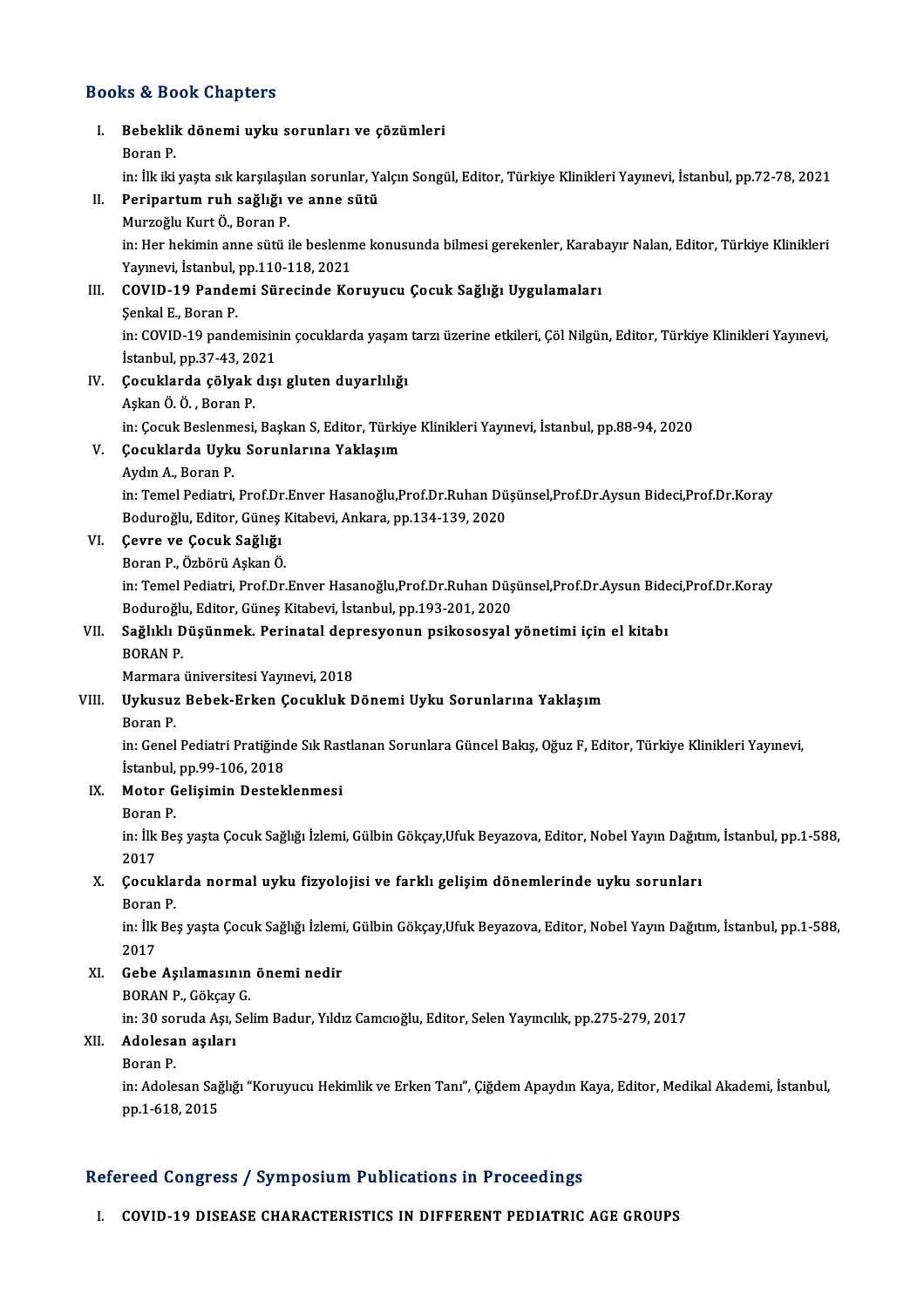Kepenekli Kadayifci E., Yakut N., Ergenç Z., Şenyürek B., Aydın M., Tezel K., Aydıner E., Boran P., Memişoğlu A.,<br>Erdem Ereln E. et al Kepenekli Kadayifci I<br>Erdem Eralp E., et al.<br>20th Annual Meeting Kepenekli Kadayifci E., Yakut N., Ergenç Z., Şenyürek B., Aydın M., Tezel K., Aydıner E., Boran P., Memişoğlu A.,<br>Erdem Eralp E., et al.<br>39th Annual Meeting of the European Society of Paediatric Infectious Diseases (ESPID)

# Erdem Eralp E., et al.<br>39th Annual Meeting of the European Society of Paediatric Infectious Diseases (ESPID), 24 - 29 May 2021, pp.1<br>II. EVALUATION OF FAMILY CLUSTERS OF CHILDREN WITH SARS-COV-2: CHILDREN DO NOT PLAY THE<br>L 39th Annual Meet<br>EVALUATION OF<br>LEADING ROLE<br>Ergang 7 Kanana EVALUATION OF FAMILY CLUSTERS OF CHILDREN WITH<br>LEADING ROLE<br>Ergenç Z., Kepenekli Kadayifci E., Şenyürek B., Yakut N., Boran P.<br>20th Annual Mesting of the European Seciety of Baodiatric Infoc

LEADING ROLE<br>Ergenç Z., Kepenekli Kadayifci E., Şenyürek B., Yakut N., Boran P.<br>39th Annual Meeting of the European Society of Paediatric Infectious Diseases (ESPID), Geneve, Switzerland, 24<br>29 May 2021, nn 1 Ergenç Z., Kepenek<br>39th Annual Meetin<br>29 May 2021, pp.1<br>Matarnal fatisue

- 29 May 2021, pp.1<br>III. Maternal fatigue and child sleep BORAN P., Teke Z., Zeytun P., ÖZBÖRÜ AŞKAN Ö., ILGIN C., KURAL B. 2nd InternationalEurasianCongress of SocialPediatrics, İstanbul,Turkey,29November 2020
- IV. Vaccination coverage in cystic fibrosis patients: a tertiary cystic fibrosis center experience. 2nd International Eurasian Congress of Social Pediatrics, İstanbul, Turkey, 29 November 2020<br>Vaccination coverage in cystic fibrosis patients: a tertiary cystic fibrosis center experience.<br>MURZOĞLU KURT Ö., Dırala Aygün B. Vaccinati<br>MURZOĞL<br>BORAN P. MURZOĞLU KURT Ö., Dırala Aygün B., Kale B. Y. , Ergenekon A. P. , GÖKDEMİR Y., ERDEM ERALP E., KA<br>BORAN P.<br>2nd International Eurasian Congress of Social Pediatrics, İstanbul, Turkey, 26 November 2020, pp.48<br>Senum uttamin B

2nd International Eurasian Congress of Social Pediatrics, İstanbul, Turkey, 26 November 2020, pp.48

- BORAN P.<br>2nd International Eurasian Congress of Social Pediatrics, İstanbul, Turkey, 26 Novem<br>3. Serum vitamin B12 levels and associated hematological changes in infants<br>3. Barış H. E. , ÖZDEMİR M., BORAN P. 2nd International Eurasian Congress of Social Pediatrics, İstanbul, Turkey, 26 November 2020, pp.67
- Barış H. E. , ÖZDEMİR M., BORAN P.<br>2nd International Eurasian Congress of Social Pediatrics, İstanbul, Turkey, 26 November 2020, pp.67<br>2011. Association of parental depression and anxiety symptoms with children's night tim 2nd International Eurasian Congress of Social Pediatri<br>Association of parental depression and anxiety<br>ŞENTÜRK M. C. , Teke Z., ÖZBÖRÜ AŞKAN Ö., BORAN P.<br>2nd International Eurasian Congress of Sosial Bediatri Association of parental depression and anxiety symptoms with children's night time sleep<br>ŞENTÜRK M. C. , Teke Z., ÖZBÖRÜ AŞKAN Ö., BORAN P.<br>2nd International Eurasian Congress of Social Pediatrics, İstanbul, Turkey, 26 Nov

2nd International Eurasian Congress of Social Pediatrics, İstanbul, Turkey, 26 November 2020, pp.1-137

# SENTÜRK M. C. , Teke Z., ÖZBÖRÜ AŞKAN Ö., BORAN P.<br>2nd International Eurasian Congress of Social Pediatrics, İstanbul, Turkey, 26 November 2020, pp.1-137<br>VII. Awareness and Attitudes of Health Workers About Breastfeedi Awareness and Attitudes of Health Workers About Breastfeeding and Baby Friendly Hospit<br>Practices.<br>YILMAZBAŞ P., GÖKÇAY E. G. , KESKİNDEMİRCİ G., ÖZBÖRÜ AŞKAN Ö., KURAL B., CANTÜRK İ., BORAN P.<br>1. International Congress of

Practices.<br>YILMAZBAŞ P., GÖKÇAY E. G. , KESKİNDEMİRCİ G., ÖZBÖRÜ AŞKAN Ö., KURAL B., CAN<br>1. International Congress of Breastfeeding Reality, 30 September - 03 October 2019<br>The differences in porinatal eutsemes between Syri YILMAZBAŞ P., GÖKÇAY E. G. , KESKİNDEMİRCİ G., ÖZBÖRÜ AŞKAN Ö., KURAL B., CANTÜRK İ., BORAN P.<br>1. International Congress of Breastfeeding Reality, 30 September - 03 October 2019<br>VIII. The differences in perinatal outco

# 1. International Congress of Breastfeeding Reality, 30<br>The differences in perinatal outcomes between<br>sectional study in Turkey between 2011-2018<br>Boran B. Boras E. Vildig N. Quatranii L. Özek E. The differences in perinatal outcomes bet<br>sectional study in Turkey between 2011-2<br>Boran P., Barış E., Yıldız N., Quatranji L., Özek E.<br>ISSOB Childron in Armed Conflicturichts boalth sectional study in Turkey between 2011-2018<br>Boran P., Barış E., Yıldız N., Quatranji L., Özek E.<br>ISSOP, Children in Armed Conflict: rights, health, and wellbeing, Bayrut, Lebanon, 26 - 28 September 2019<br>Befugee wemen's wel

## Boran P., Barış E., Yıldız N., Quatranji L., Özek E.<br>ISSOP, Children in Armed Conflict: rights, health, and wellbeing, Bayrut, Lebanon, 26 - 28 September 2019<br>IX. Refugee women's wellbeing; needs and challanges: a qual ISSOP, Children in Armed Conflict: rights, h<br>Refugee women's wellbeing; needs an<br>conflict: rights, health, and wellbeing<br>Boran B. Quatranii L. Vildy N. Borie E Refugee women's wellbeing; needs<br>conflict: rights, health, and wellbei<br>Boran P., Quatranji L., Yıldız N., Barış E.<br>ISSOP Children in Armed Conflict Bourn conflict: rights, health, and wellbeing<br>Boran P., Quatranji L., Yıldız N., Barış E.<br>ISSOP Children in Armed Conflict, Bayrut, Lebanon, 26 - 29 September 2019, pp.30<br>Euplering needs fan bealthy grouth and develepment in nef

## Boran P., Quatranji L., Yıldız N., Barış E.<br>ISSOP Children in Armed Conflict, Bayrut, Lebanon, 26 - 29 September 2019, pp.30<br>X. Exploring needs for healthy growth and development in refugee children. ISSOP Children in Armed Conflict, Bayrı<br>Exploring needs for healthy growt<br>Boran P., Quatranji L., Barış E., Yıldız N.<br>ISSOP Children in Armed Conflict, rishi ISSOP, Children in Armed Conflict: rights, health, and development in refugee children.<br>Boran P., Quatranji L., Barış E., Yıldız N.<br>ISSOP, Children in Armed Conflict: rights, health, and wellbeing, Bayrut, Lebanon, 26 - 29

XI. MMR immunisation practices in children with a history of egg allergy ISSOP, Children in Armed Conflict: rights, health, and wellbeing, Bay<br>MMR immunisation practices in children with a history of e<br>Baris E., BORAN P., Kiykim A., Safa B., Ahmet O., Karakoc-Aydiner E.<br>Congress of the European MMR immunisation practices in children with a history of egg allergy<br>Baris E., BORAN P., Kiykim A., Safa B., Ahmet O., Karakoc-Aydiner E.<br>Congress of the European-Academy-of-Allergy-and-Clinical-Immunology (EAACI), Lisbon, Baris E., BORAN P., Ki<br>Congress of the Euro<br>2019, vol.74, pp.895<br>School board polic

# Congress of the European-Academy-of-Allergy-and-Clinical-Immunology (EAACI), Lisbon, Portugal, 1 - 05 Jur 2019, vol.74, pp.895<br>XII. School board policies on prevention and management of anaphylaxis in Istanbul: Where do we 2019, ve<br>School<br>stand?<br>ÖZEN A School board policies on prevention and management of anaphylaxis in Istanbu<br>stand?<br>ÖZEN A. O. , BORAN P., TORLAK F., BİLGİÇ S., BARIŞ S., KARAVUŞ M., KARAKOÇ AYDINER E.<br>Congress of the European Asademy of Allergy and Clin

ÖZEN A. O., BORAN P., TORLAK F., BİLGİÇ S., BARIŞ S., KARAVUŞ M., KARAKOÇ AYDINER E.

stand?<br>ÖZEN A. O. , BORAN P., TORLAK F., BİLGİÇ S., BARIŞ S., KARAVUŞ M., KARAKOÇ AYDINER E.<br>Congress of the European-Academy-of-Allergy-and-Clinical-Immunology (EAACI), LİZBON, Portugal, 1 - 05 June<br>2019, vol.74, pp.908 Congress of the European-Academy-of-Allergy-and-Clinical-Immunology (EAACI), LİZBON, Portugal, 1 - 05 Ju<br>2019, vol.74, pp.908<br>XIII. Schoolboard policies on prevention and management of anaphylaxis in Istanbul? Where do we<br>

# 2019, ve<br>School<br>stand?<br>ÖZEN A Schoolboard policies on prevention and management of anaphylaxis in<br>stand?<br>ÖZEN A. O. , BORAN P., torlak F., Eltan Bilgiç S., Baris S., KARAVUŞ M., AYDINER E.<br>EAACL 2010 1 - OE June 2010

stand?<br>ÖZEN A. O. , BORAN P., torlak F., Eltan Bilgiç S., Baris S., KARAVUŞ M., AYDINER E.<br>EAACI 2019, 1 - 05 June 2019

ÖZEN A. O. , BORAN P., torlak F., Eltan Bilgiç S., Baris S., KARAVUŞ M., AYDINER E.<br>EAACI 2019, 1 - 05 June 2019<br>XIV. Cued based sleep training methods for breastfeeding mother-infant pairs<br>PORAN P. EAACI 20<br>Cued bas<br>BORAN P.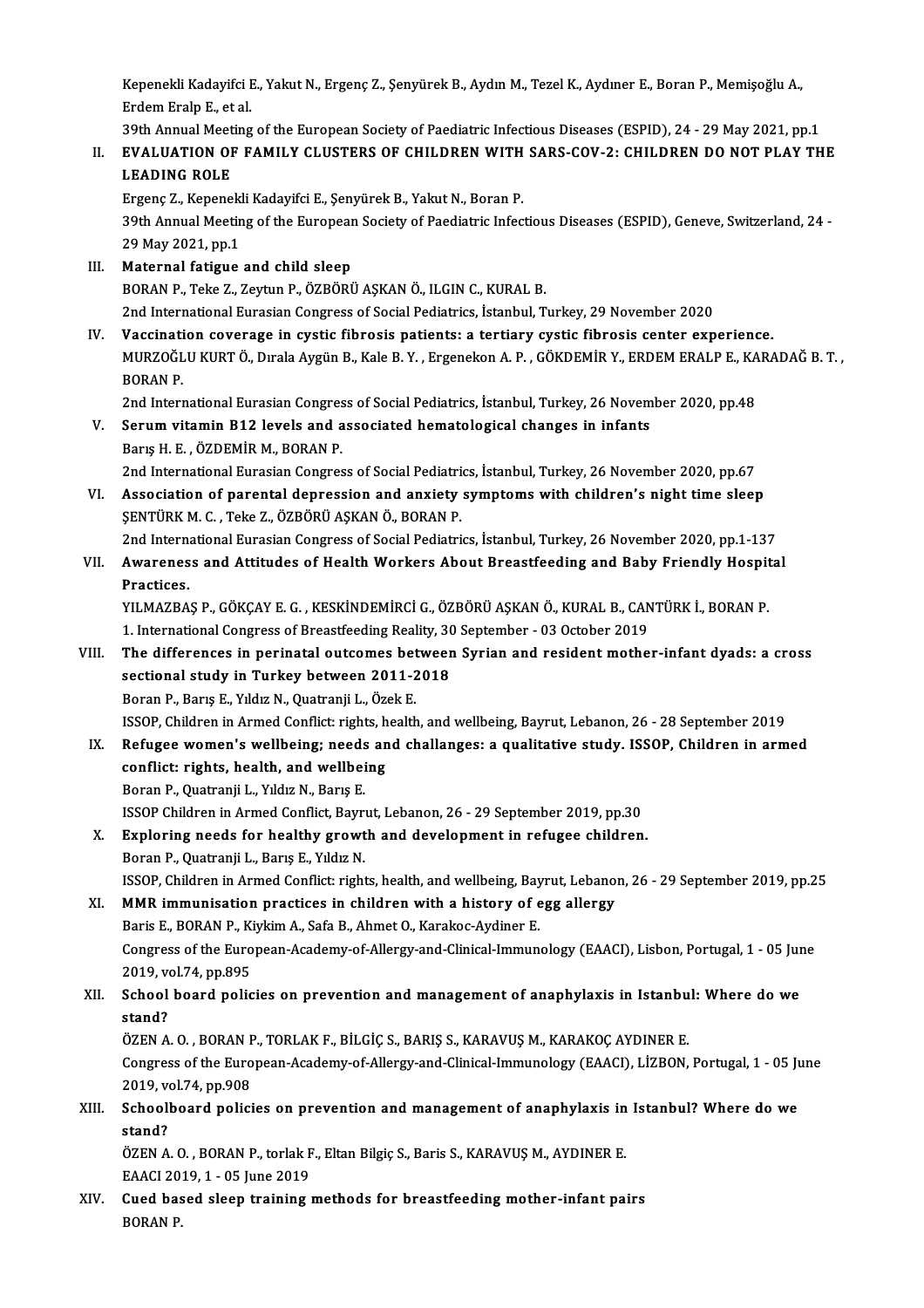1st International Eurasian Congress of Social Pediatrics, 28 December 2018<br>Assessment of the effect of responsive fooding education on putpiti

- 1st International Eurasian Congress of Social Pediatrics, 28 December 2018<br>XV. Assessment of the effect of responsive feeding education on nutritional status of infants 1st International Eurasian Congress of Soc<br>Assessment of the effect of responsiver Fereli S., AKTAÇ Ş., GÜNEŞ F. E. , BORAN P. Assessment of the effect of responsive feeding education on nutriti<br>Fereli S., AKTAÇ Ş., GÜNEŞ F. E. , BORAN P.<br>1st International Eurasian Congress of Social Pediatrics, 01 December 2018<br>Ferly regulatory problems and assoc Fereli S., AKTAÇ Ş., GÜNEŞ F. E. , BORAN P.<br>1st International Eurasian Congress of Social Pediatrics, 01 December 2018<br>XVI. Early regulatory problems and associations with parenting styles
- 1st International Eurasian Congress of Social Pediatrics, 01 December 2018<br>Barly regulatory problems and associations with parenting styles<br>Barış H. E. , Tarhan G. G. , Çiçek K., Arıkan D. S. , Güner Ç. Z. , Acar E., BORAN Early regulatory problems and associations with parenting styles<br>Barış H. E. , Tarhan G. G. , Çiçek K., Arıkan D. S. , Güner Ç. Z. , Acar E., BORAN I<br>1st International Eurasian Congress of Social Pediatrics, 01 December 20 Barış H. E., Tarhan G. G., Çiçek K., Arıkan D. S., Güner Ç. Z., Acar E., B.<br>1st International Eurasian Congress of Social Pediatrics, 01 December<br>XVII. Immunisation practices in children with a history of allergies<br>Paris H
- 1st International Eurasian Congress of Social Pediatrics, 01 Decemmination practices in children with a history of allergies.<br>Barış H. E. , BORAN P., KIYKIM A., BARIŞ S., ÖZEN A. O. , AYDINER E.<br>1st International Eurasian Immunisation practices in children with a history of allergies<br>Barış H. E. , BORAN P., KIYKIM A., BARIŞ S., ÖZEN A. O. , AYDINER E.<br>1st International Eurasian Congress of Social Pediatrics, 01 December 2018<br>Improving Breas Barış H. E., BORAN P., KIYKIM A., BARIŞ S., ÖZEN A. O., AYDINER E.<br>1st International Eurasian Congress of Social Pediatrics, 01 December 2018<br>XVIII. Improving Breastfeeding Counselling Knowledge and Skills in undergraduate
- 1st International Eurasian Congress of Social Pediatrics, 01<br>Improving Breastfeeding Counselling Knowledge ar<br>Kaçmaz M., BAYRAKTAR S., Barış H. E. , ÖZEK E., BORAN P.<br>1st International Eurasian Congress of Social Pediatric Improving Breastfeeding Counselling Knowledge and Skills in under<br>Kaçmaz M., BAYRAKTAR S., Barış H. E. , ÖZEK E., BORAN P.<br>1st International Eurasian Congress of Social Pediatrics, 01 December 2018<br>Farly shildhood sleep pr Kaçmaz M., BAYRAKTAR S., Barış H. I<br>1st International Eurasian Congress<br>XIX. Early childhood sleep problems<br>POPAN P.
- 1st Intern<br>**Early chi**<br>BORAN P.<br>1st Intern. 1st InternationalEurasianCongress of SocialPediatrics,28November -01December 2018
- XX. Assessment of young children in terms of language delay Yorgancı Kale B., Küçük S., ÇİPRUT A. A., Barış H. E., BORAN P. 1st International Eurasian Congress of Social Pediatrics, 01 December 2018 Yorgancı Kale B., Küçük S., ÇİPRUT A. A. , Barış H. E. , BORAN P.<br>1st International Eurasian Congress of Social Pediatrics, 01 December<br>XXI. Effects of ankyloglossia on language development of children<br>Cüpben H. Barıs H. E
- 1st International Eurasian Congress of Socker<br>Effects of ankyloglossia on language<br>Günhan H., Barış H. E., Küçük S., BORAN P.<br>1st International Eurasian Congress of Soc Effects of ankyloglossia on language development of children<br>Günhan H., Barış H. E. , Küçük S., BORAN P.<br>1st International Eurasian Congress of Social Pediatrics, 01 December 2018<br>The sociademographic characteristics of Su
- Günhan H., Barış H. E. , Küçük S., BORAN P.<br>1st International Eurasian Congress of Social Pediatrics, 01 December 2018<br>XXII. The sociodemographic characteristics of Syrian immigrant pregnant women and their babies<br>Vildy Si 1st International Eurasian Congress of Social Pediatrics, 01 Decembrant Intersection of Syrian immigrant International Eurasian Congress of Social Bediatrics 01 Decembrant International Eurasian Congress of Social Bediatri The sociodemographic characteristics of Syrian immigrant pregnan<br>Yıldız Silahlı N., Barış H. E. , Aygün G., Kutluata A., ÖZEK E., BORAN P.<br>1st International Eurasian Congress of Social Pediatrics, 01 December 2018<br>infant c Yıldız Silahlı N., Barış H. E., Aygün G., Kutluata A., ÖZEK E., BORAN P.<br>1st International Eurasian Congress of Social Pediatrics, 01 December 2018<br>XXIII. infant sleep habits and effects on maternal bonding and marital lif
- 1st International Eurasian Congress of Social Pediatrics, 01 December 20<br>infant sleep habits and effects on maternal bonding and marital<br>Barış H. E. , Selvi B., Tuna C., Sarar G. İ. , Kantarcı M., Aras T. N. , BORAN P.<br>1st infant sleep habits and effects on maternal bonding and marital life<br>Barış H. E. , Selvi B., Tuna C., Sarar G. İ. , Kantarcı M., Aras T. N. , BORAN P.<br>1st International Eurasian Congress of Social Pediatrics, 30 November 2 Barış H. E., Selvi B., Tuna C., Sarar G. İ., Kantarcı M., Aras T. N., BORAN<br>1st International Eurasian Congress of Social Pediatrics, 30 November<br>XXIV. The impact of vitamin B12 deficiency on infant gut microbiota<br>PORAN B.
- 1st International Eurasian Congress of Social Pediatrics, 30 Novemb<br>The impact of vitamin B12 deficiency on infant gut microbio<br>BORAN P., Barış H. E., KEPENEKLİ KADAYİFCİ E., ERZİK C., Ahmet S.<br>1st International Eurasian C The impact of vitamin B12 deficiency on infant gut microbiota<br>BORAN P., Barış H. E. , KEPENEKLİ KADAYİFCİ E., ERZİK C., Ahmet S.<br>1st International Eurasian Congress of Social Pediatrics, 30 November 2018<br>Structure of beeni BORAN P., Barış H. E. , KEPENEKLİ KADAYİFCİ E., ERZİK C., Ahmet S.<br>1st International Eurasian Congress of Social Pediatrics, 30 November 2018<br>XXV. Structure of hospital-based pregnancy classes
- 1st International Eurasian Congress of Social Pediatrics, 30 November 2018<br>Structure of hospital-based pregnancy classes<br>Kutluata A., Yokarıbaş E., Yıldız Silahlı N., Karadağ K., Aygün G., Çırpı F., BORAN P.<br>1st Internatio Structure of hospital-based pregnancy classes<br>Kutluata A., Yokarıbaş E., Yıldız Silahlı N., Karadağ K., Aygün G., Çırpı F., BORAl<br>1st International Eurasian Congress of Social Pediatrics, 30 November 2018<br>Efficesy of an an

## Kutluata A., Yokarıbaş E., Yıldız Silahlı N., Karadağ K., Aygün G., Çırpı F., BORAN P.<br>1st International Eurasian Congress of Social Pediatrics, 30 November 2018<br>XXVI. Efficacy of an oral and dental health educational inte 1st Internation<br>Efficacy of an<br>dental caries<br>PESC<sup>I</sup> T. POPA Efficacy of an oral and dental health education<br>dental caries<br>BESCİ T., BORAN P., AKBEYAZ ŞİVET E., KARGÜL B.<br>ISSOP Kongress 2019, 27 Sontamber 2019 dental caries<br>BESCI T., BORAN P., AKBEYAZ ŞİVET E., KAF<br>ISSOP Kongress 2018, 27 September 2018<br>Impact of parantal education en Babaı

- BESCI T., BORAN P., AKBEYAZ ŞİVET E., KARGÜL B.<br>ISSOP Kongress 2018, 27 September 2018<br>XXVII. Impact of parental education on Behavioral Insomnia of Childhood<br>Öztürk M., BORAN P., Ersu R., PEKER Y. ISSOP Kongress 2018, 27 September 20<br>Impact of parental education on B<br>Öztürk M., BORAN P., Ersu R., PEKER Y.<br>ISSOP Kongress 2019, 27 September 2 Impact of parental education on Behav<br>Öztürk M., BORAN P., Ersu R., PEKER Y.<br>ISSOP Kongress 2018, 27 September 2018<br>Efficesy of an educational intervention
- Öztürk M., BORAN P., Ersu R., PEKER Y.<br>ISSOP Kongress 2018, 27 September 2018<br>XXVIII. Efficacy of an educational intervention promoting positive parenting skills on parent attitudes and<br>their relation with children ISSOP Kongress 2018, 27 Septer<br>Efficacy of an educational in<br>their relation with children<br>POPAN P. Aytes C Efficacy of an edit<br>their relation with<br>BORAN P., Aytaç G.<br>ISSOB Kongress 20 their relation with children<br>BORAN P., Aytaç G.<br>ISSOP Kongress 2018, 27 September 2018 BORAN P., Aytaç G.<br>ISSOP Kongress 2018, 27 September 2018<br>XXIX. Çocukluk Çağı Davranışsal İnsomnisi'xxne yaklaşım<br>Pinisi Sivisoğlu B. BORAN R.

- ISSOP Kongress 2018, 27 Se<br>**Çocukluk Çağı Davranışs**a<br>Binici Sivişoğlu B., BORAN P.<br>40 Pediatri Günleri Turkey. Cocukluk Çağı Davranışsal İnsomnisi'x<br>Binici Sivişoğlu B., BORAN P.<br>40. Pediatri Günleri, Turkey, 11 April 2018<br>Cosukluk Cağı Davranıssal İnsomnisi'n 40. Pediatri Günleri, Turkey, 11 April 2018
- Binici Sivişoğlu B., BORAN P.<br>40. Pediatri Günleri, Turkey, 11 April 2018<br>XXX. Çocukluk Çağı Davranışsal İnsomnisi'xxnin Doğal Seyri: Aile eğitiminin etkinliği<br>Öztürk M., BORAN P., Ersu R., Peker Y. 40.Pediatri Günleri, Turkey, 09 April 2018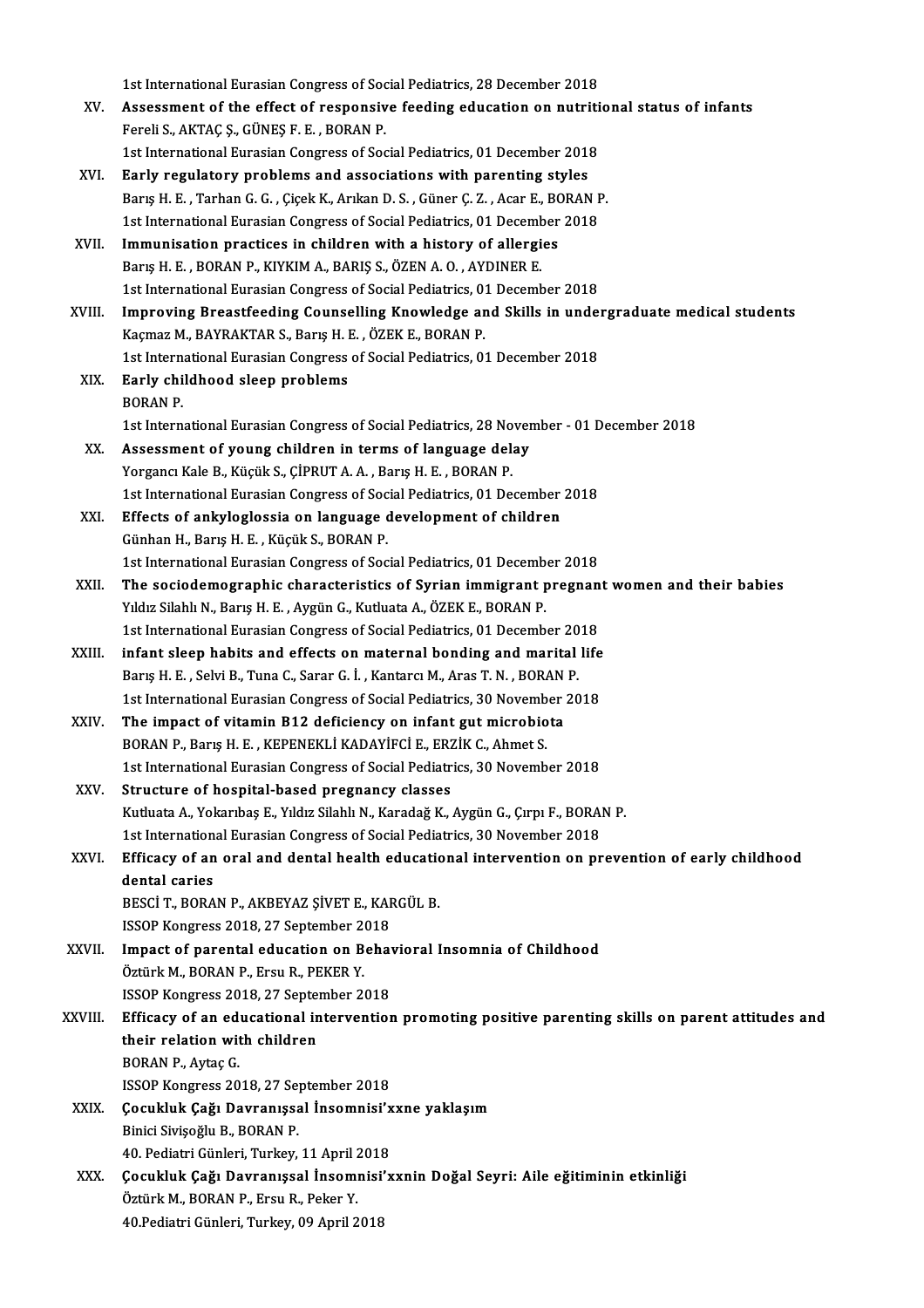| XXXI.          | Boğmaca aşılamasında güncel gelişmeler                                                                                                                                                                            |
|----------------|-------------------------------------------------------------------------------------------------------------------------------------------------------------------------------------------------------------------|
|                | <b>BORAN P.</b>                                                                                                                                                                                                   |
|                | 40. Pediatri Günleri, Turkey, 09 April 2018                                                                                                                                                                       |
| XXXII.         | Reference values for lymphocyte subsets in healthy children and adolescent JMF Marmara Center<br>BESCİ Ö., ÖĞÜLÜR İ., ÇİÇEKKÖKÜ D., KIYKIM A., NAİN E., BORAN P., ÖZEK E., ÖZDİLEK P., HAKLAR G., ÖZEN A. O. , et |
|                | al.<br>18th Biennial Meeting of ESID 2017, 11 - 14 October 2017                                                                                                                                                   |
| XXXIII.        | Çocuklarda besin destekleri Kanıta dayalı omega-3 kullanımı                                                                                                                                                       |
|                | <b>BORAN P.</b>                                                                                                                                                                                                   |
|                | Ulusal Sosyal Pediatri Sempozyumu, Turkey, 14 October 2017                                                                                                                                                        |
| XXXIV.         | SIMULTANEOUS PROFILING OF 17 STEROID HORMONES USING LIQUID CHROMATOGRAPHY TANDEM                                                                                                                                  |
|                | MASS SPECTROMETRY IN NEWBORN AND EARLY INFANCY.                                                                                                                                                                   |
|                | Enver E. Ö., Vatansever P., Guran O., Boran P., Turan S., Haklar G., Bereket A., Güran T.                                                                                                                         |
|                | 10th Individual Abstracts for International Meeting of Pediatric Endocrinology, Washington, United States Of                                                                                                      |
|                | America, 14 - 17 September 2017                                                                                                                                                                                   |
| <b>XXXV</b>    | Rotavirus așisi                                                                                                                                                                                                   |
|                | <b>BORAN P.</b>                                                                                                                                                                                                   |
|                | 39. Pediatri Günleri, Turkey, 03 April 2017                                                                                                                                                                       |
| <b>XXXVI</b> . | Ailelerin 6-12 aylık dönemde uyguladıkları gece beslenmesinin çocukların uyku durumlarına                                                                                                                         |
|                | etkisinin araştırılması                                                                                                                                                                                           |
|                | AKTAÇ Ş., SABUNCULAR G., GÜLDAMLA A., ÖZDEŞ A. N. , GÜNEŞ F. E. , BORAN P.                                                                                                                                        |
| XXXVII.        | 4. Marmara Pediatri Kongresi, Turkey, 16 - 18 February 2017<br>Uykusuz Bebek-                                                                                                                                     |
|                | <b>BORAN P.</b>                                                                                                                                                                                                   |
|                | 4. Marmara Pediatri Kongresi, Turkey, 16 February 2017                                                                                                                                                            |
| XXXVIII.       | Çocuklarda özel durumlarda aşılama                                                                                                                                                                                |
|                | <b>BORAN P.</b>                                                                                                                                                                                                   |
|                | 10. İstanbul Aile Hekimliği Kongresi, Turkey, 04 June 2016                                                                                                                                                        |
| <b>XXXIX</b>   | Aşılar ve Otizm                                                                                                                                                                                                   |
|                | <b>BORAN P.</b>                                                                                                                                                                                                   |
|                | 38. Pediatri Günleri, Turkey, 04 April 2016                                                                                                                                                                       |
| XL.            | Impact of parenting styles on early regulatory problems                                                                                                                                                           |
|                | BORAN P., acar e., Güner Ç. Z., Çiçek K., Tarhan G. G., Arıkan D. S., Akça H.                                                                                                                                     |
|                | 1st International Developmental Pediatrics Congress, 2 - 05 December 2015                                                                                                                                         |
| XLI.           | Uykusuz Bebek                                                                                                                                                                                                     |
|                | <b>BORAN P.</b>                                                                                                                                                                                                   |
| XLII.          | 59. Türkiye Milli Pediatri Kongresi, Turkey, 4 - 08 November 2015<br>Analık izni ve kadın memura çocuğunu emzirmesi için verilen süt izin sürelerinin çalışma ortamı                                              |
|                | üzerine etkileri                                                                                                                                                                                                  |
|                | BORAN P., kaya y., Çırpı F., Kutluata A., Yokarıbaş E., Aygün G.                                                                                                                                                  |
|                | 59. Türkiye Milli Pediatri Kongresi, Turkey, 05 November 2015                                                                                                                                                     |
| XLIII.         | Bebek masajının infantil kolik ve gelişim üzerine etkisi                                                                                                                                                          |
|                | BORAN P., ACAR G., aygün g., yeğin e., ayşe k., küçük s.                                                                                                                                                          |
|                | 59. Türkiye Milli Pediatri Kongresi, Turkey, 05 November 2015                                                                                                                                                     |
| XLIV.          | Erken çocukluk döneminde besleyici olmayan emme alışkanlıkları Beslenme şekli üzerine etkisi                                                                                                                      |
|                | BORAN P., akın y., tepe p., çapkın i., ÖZKAN Z.                                                                                                                                                                   |
|                | 59. Türkiye Milli Pediatri Kongresi, Turkey, 5 - 07 November 2015                                                                                                                                                 |
| XLV.           | <b>Vaccination After Chemotherapy</b>                                                                                                                                                                             |
|                | Başaran B., APAYDIN KAYA M. Ç., BORAN P.                                                                                                                                                                          |
|                | 20th WONCA Europe Conference, 22 - 25 October 2015                                                                                                                                                                |
| XLVI.          | Çocuk sağlığı izleminde temel ilkeler                                                                                                                                                                             |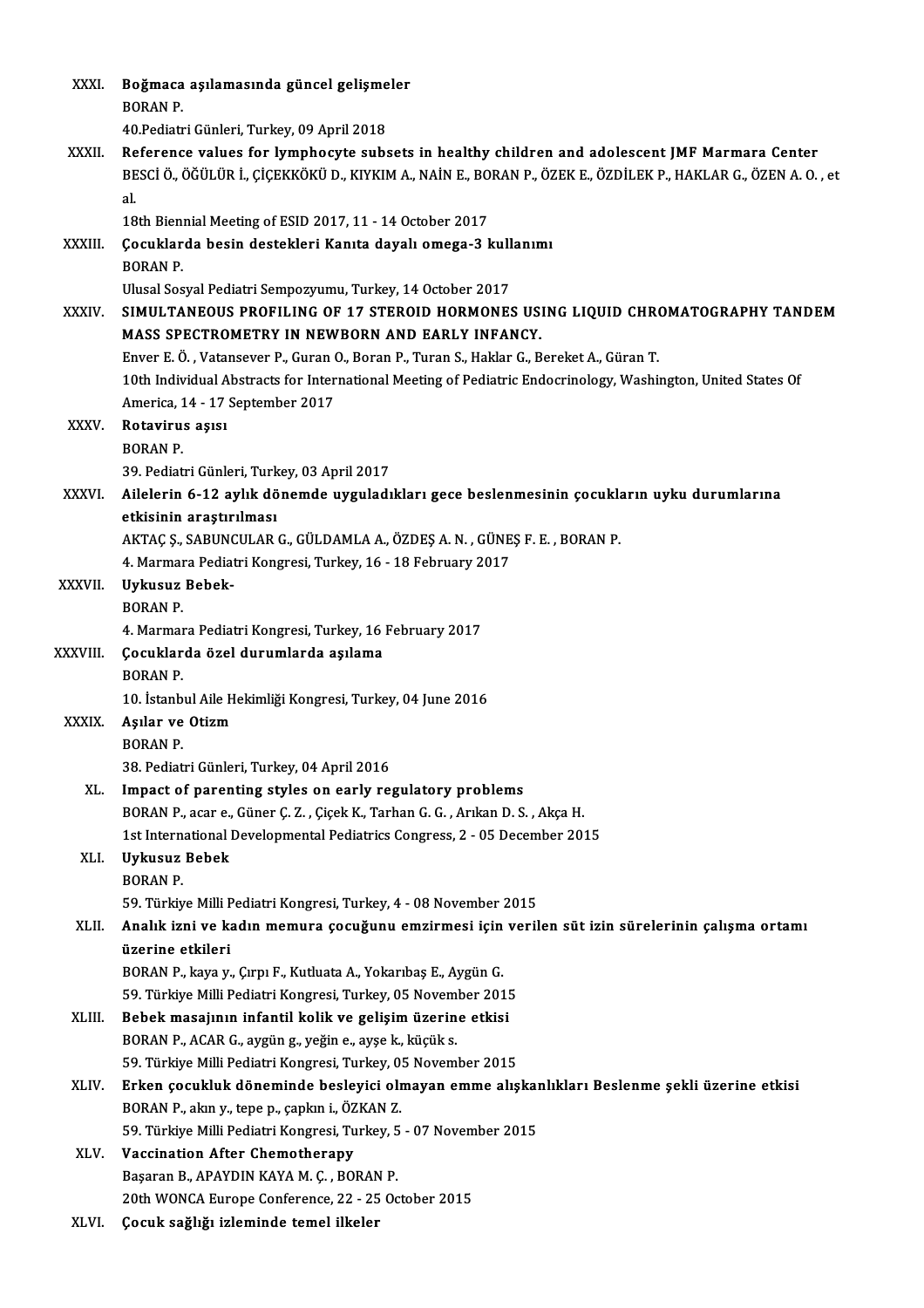BORANP.

51.TürkPediatriKongresi,Turkey,17 -21May2015

XLVII. Konjuge Pnömokok Asılama Programının Türkiye deki Cocuklarda Streptococcus Pneumoniae 51. Türk Pediatri Kongresi, Turkey, 17 - 21 May 2015<br>Konjuge Pnömokok Aşılama Programının Türkiye deki Çocuklarda Streptococcus Pneumoniae<br>Nazofarengeal Taşıyıcılık Serotip Dağılımı ve Antimikrobiyal Direnç Üzerine Etkisi Konjuge Pnömokok Aşılama Programının Türkiye deki Çocuklarda Streptococcus Pneumoniae<br>Nazofarengeal Taşıyıcılık Serotip Dağılımı ve Antimikrobiyal Direnç Üzerine Etkisi Sözlü Bildir<br>SOYSAL A., KARABAĞ YILMAZ E., KEPENEKLİ Nazofarengeal Taşıyıcılık Serotip Dağılımı v<br>SOYSAL A., KARABAĞ YILMAZ E., KEPENEKLİ KAL<br>ALTINKANAT GELMEZ G., SÖYLETİR G., BAKIR M.<br>9. Ulucal Cosuk Enfeksiyon Hastalıkları Konsresi SOYSAL A., KARABAĞ YILMAZ E., KEPENEKLİ KADAYİFCİ E., KARAASLAN A., ÇAĞAN E., ATICI S., BORAN P.,<br>ALTINKANAT GELMEZ G., SÖYLETİR G., BAKIR M.<br>9. Ulusal Çocuk Enfeksiyon Hastalıkları Kongresi, Antalya, Turkey, 5 - 08 April XLVI I. Çocuk hastada kemoterapi sonrası aşılama olgu sunumu

9. Ulusal Çocuk Enfek<br>**Çocuk hastada kem**<br>başaran b., BORAN P.<br>7. Aile Hekimliği Arast Çocuk hastada kemoterapi sonrası aşılama olgu sunun<br>başaran b., BORAN P.<br>7. Aile Hekimliği Araştırma Günleri, Turkey, 4 - 05 April 2015<br>Gösman Gosuklar Sağlık Hismatlari başaran b., BORAN P.<br>7. Aile Hekimliği Araştırma Günleri, Turk<br>XLIX. Göçmen Çocuklar-Sağlık Hizmetleri<br>BORAN P.

7. Aile Hel<br>Göçmen<br>BORAN P. 2. Marmara Pediatri Kongresi, Turkey, 13 February 2015 BORAN P.<br>2. Marmara Pediatri Ko<br>1. **Çocuk Sağlığı İzlemi**<br>PORAN B

- 2. Marmar<br>**Çocuk Sa**<br>BORAN P.<br>2. Marmar
- 

Çocuk Sağlığı İzlemi<br>BORAN P.<br>2. Marmara Pediatri Kongresi, Turkey, 12 February 2015<br>Urku sorunları

# BORAN P.<br>2. Marmara Pedia<br>LI. Uyku sorunları<br>BORAN P. 2. Marmar<br><mark>Uyku sor</mark><br>BORAN P.<br>III Hugal

III. Ulusal Sosyal Pediatri Kongresi, Turkey, 20 December 2014 BORAN P.<br>III. Ulusal Sosyal Pediatri Kongresi, Turkey, 20 December 2014<br>LII. Sibling jealousy: emotional neglect and physcial abuse

III. Ulusal Sosyal Pediatri Kongresi, Turkey, 20<br>Sibling jealousy: emotional neglect and p<br>BORAN P., Him N., Devecioğlu E., GÖKÇAY E. G.<br>Lihternational Congress on Child Protection Sibling jealousy: emotional neglect and physcial abuse<br>BORAN P., Him N., Devecioğlu E., GÖKÇAY E. G.<br>I. International Congress on Child Protection, 25 October 2014 BORAN P., Him N., Devecioğlu E., GÖKÇAY<br>I. International Congress on Child Protect<br>LIII. **Anne sütü ve emzirme eğitici eğitimi**<br>PORAN B I Internat<br>**Anne süt<br>BORAN P.**<br>TC Sağlıl<sup>p</sup>

Anne sütü ve emzirme eğitici eğitimi<br>BORAN P.<br>TC SağlıkBakanlığı Anne sütü ve emzirme eğitici eğitimi, Turkey, 02 June 2014<br>Behek Destu Hestaneler Prosramı, Anne sütü eğitimi

# BORAN P.<br>TC SağlıkBakanlığı Anne sütü ve emzirme eğitici eğitimi, Turk<br>LIV. Bebek Dostu Hastaneler Programı, Anne sütü eğitimi<br>BORAN P. TC Sağlık<mark>E</mark><br>Bebek Do<br>BORAN P.<br>TC Sağlıkl

TC Sağlık Bakanlığı Bebek Dostu Hastaneler Programı, Turkey, 17 March 2014

## BORAN P.<br>TC Sağlık Bakanlığı Bebek Dostu Hast<br>LV. İlk Beş yaşta çocuk sağlığı izlemi<br>PORAN P. TC Sağlık <mark>I</mark><br>İlk Beş ya<br>BORAN P.<br>1 Marmar 1. Marmara Pediatri Kongresi, Turkey, 19 January 2014

BORAN P.<br>1. Marmara Pediatri Kongresi, Turkey, 19 January 2014<br>LVI. Birinci basamakta sık karşılaşılan sorunlara bütüncül yaklaşım, gastrointestinal sorunlar<br>RORAN R 1. Marmar<br>Birinci ba<br>BORAN P.<br>Kanta Day Birinci basamakta sık karşılaşılan sorunlara bütüncül yaklaşım, gastrointestinal sor<br>BORAN P.<br>Kanıta Dayalı Koruyucu Çocuk Sağlığı Uygulamaları Sempozyumu, Turkey, 16 November 2013<br>Nasanbarungasl Carriage of Strantosossus

BORAN P.<br>Kanıta Dayalı Koruyucu Çocuk Sağlığı Uygulamaları Sempozyumu, Turkey, 16 November 2013<br>LVII. Nasopharyngeal Carriage of Streptococcus pneumoniae in Healthy Children and Adults After Kanıta Dayalı Koruyucu Çocuk Sağlığı Uygulamaları Sempozyumu, Turkey, 16 November 2013<br>Nasopharyngeal Carriage of Streptococcus pneumoniae in Healthy Children and Adults Afte<br>Implememtation of Conjugate-Pneumococcal Vaccin Nasopharyngeal Carriage of Streptococcus pneumoniae in Healthy Children and Adults After<br>Implememtation of Conjugate-Pneumococcal Vaccine in National Immunization Programme<br>KARABAĞ E., SOYSAL A., ALTINKANAT GELMEZ G., MERD Implememtation of Conjugate-Pneumococcal Vaccine in National Immunization Programme<br>KARABAĞ E., SOYSAL A., ALTINKANAT GELMEZ G., MERDAN S., HASDEMİR M. U. , SÖYLEDİR G., BORAN<br>M. KARABAĞ E., SOYSAL A., ALTINKANAT GELMEZ G., MERDAN S., HASDEMİR M. U. , SÖYLEDİR G., BORAN P., BAKIR<br>M.<br>31st European Society for Paediatric Infectious Diseases, Milan, Italy, 28 May - 01 June 2013<br>Cardiovascular abnormal

31st European Society for Paediatric Infectious Diseases, Milan, Italy, 28 May - 01 June 2013<br>LVIII. Cardiovascular abnormalities in children and adolescents with type 1 diabetes me

31st European Society for Paediatric Infectious Diseases, Milan, Italy, 28 May - 01 June 20<br>Cardiovascular abnormalities in children and adolescents with type 1 diabetes<br>YILMAZ G. C. , BORAN P., YILMAZ L., ASTARCIOĞLU M., Cardiovascular abnormalities in children and adolescents with type 1 dividends<br>1998 - YLMAZ G. C. , BORAN P., YILMAZ L., ASTARCIOĞLU M., ERTÜRK E., TUTAR E., TOKU<br>4.Congress of the Eurepean Academy of Paediatric Societies, YILMAZ G. C., BORAN P., YILMAZ L., ASTARCIOĞLU M., ERTÜRK E., TUTAR E., TOKUÇ A. G.<br>4.Congress of the Eurepean Academy of Paediatric Societies, 5 - 09 October 2012<br>LIX. Pulmonary abnormalities in children and adolescents w

# 4. Congress of the Eurepean Academy of Paediatric Societies, 5 - 09 October 2012<br>Pulmonary abnormalities in children and adolescents with type 1 diabete<br>YILMAZ G. C. , BORAN P., YILMAZ L., TUTAR E., TOKUÇ A. G.<br>4. Congress Pulmonary abnormalities in children and adolescents with type 1 diabete<br>YILMAZ G. C. , BORAN P., YILMAZ L., TUTAR E., TOKUÇ A. G.<br>4.Congress of the Eurepean Academy of Paediatric Societies (, 5 - 09 October 2012

## Supported Projects

**Supported Projects**<br>Boran P., Ipar N., Bereket A., Hatun Ş., TUBITAK Project, Tip 1 Diyabetli Çocuk ve Ergenlerde Uyku Bozukluğu ve<br>Kronetininin Belirlenmesi: Cliesmik Kontrol Üzerindeki Etkisi ve Uygulanan Tedevinin Esrk Bapportear i rojects<br>Boran P., Ipar N., Bereket A., Hatun Ş., TUBITAK Project, Tip 1 Diyabetli Çocuk ve Ergenlerde Uyku Bozukluğu ve<br>Kronotipinin Belirlenmesi; Glisemik Kontrol Üzerindeki Etkisi ve Uygulanan Tedavinin Fark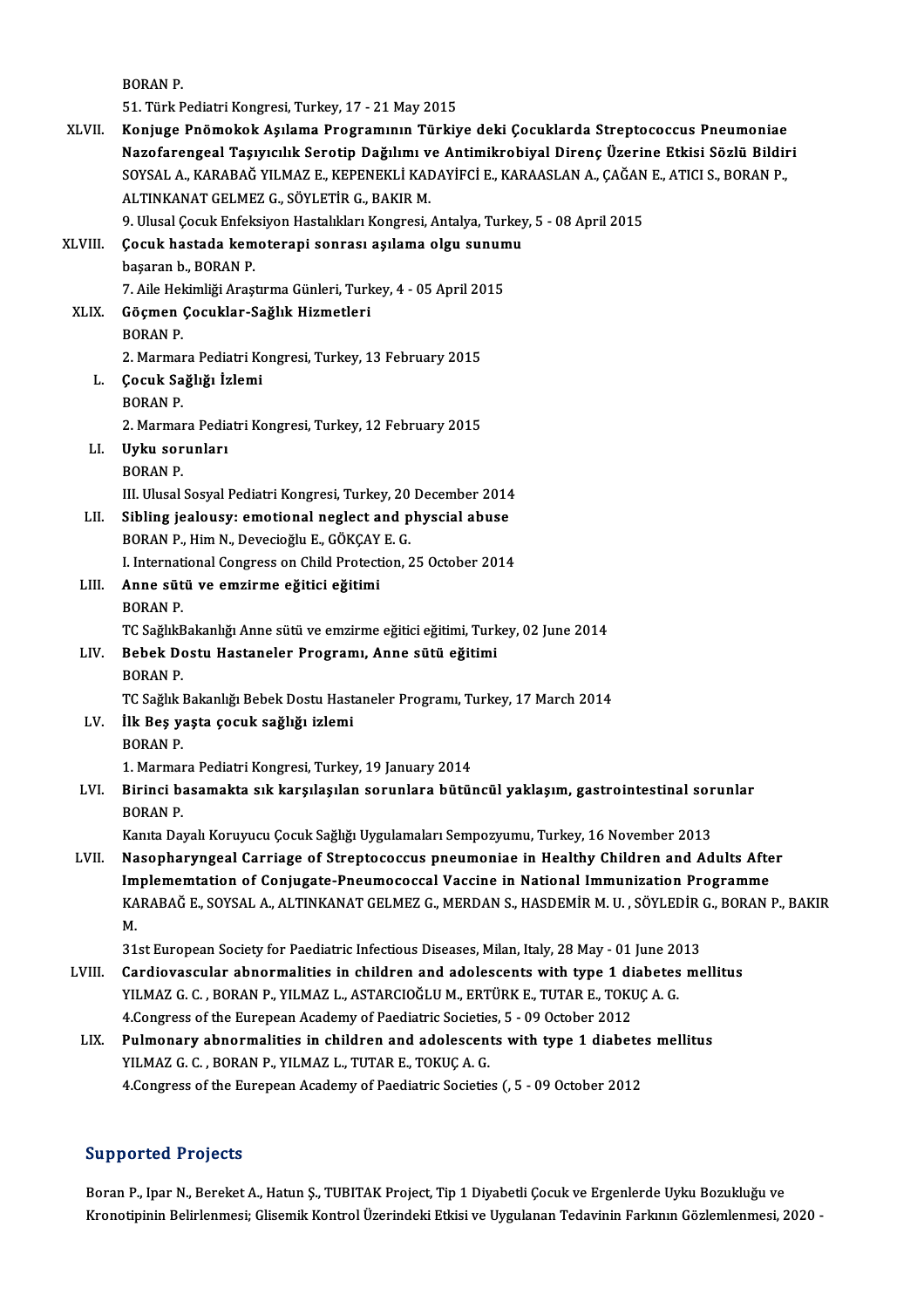#### 2021

2021<br>Rahman A., Boran P., Dönmez M., Save D., Hidiroğlu S., Project Supported by Public Organizations in Other Countries,<br>Addressing Perinatal Dennessian in Dennived Areas of Istanbul Turkey, 2020, 2021 2021<br>Rahman A., Boran P., Dönmez M., Save D., Hidiroğlu S., Project Supported by Public Or<br>Addressing Perinatal Depression in Deprived Areas of Istanbul, Turkey, 2020 - 2021<br>Beran B. Prejest Supported by Higher Education I Rahman A., Boran P., Dönmez M., Save D., Hidiroğlu S., Project Supported by Public Organizations in Other Countries,<br>Addressing Perinatal Depression in Deprived Areas of Istanbul, Turkey, 2020 - 2021<br>Boran P., Project Supp Addressing Perinatal Depression in Deprived Areas of Istanbul, Turkey, 2020 - 2021<br>Boran P., Project Supported by Higher Education Institutions, Preterm Bebeklerde Uyku-Uyanıklık Ör<br>Faktörlerin Aktigrafi, aEEG, Uyku Günlük Boran P., Project Supported by Higher Education Institutions, Preterm Bebeklerde Uyku-Uyanıklık Örüntülerini Etkiley<br>Faktörlerin Aktigrafi, aEEG, Uyku Günlükleri ve Doğrudan Gözlem ile Değerlendirilmesi, 2017 - 2019<br>Aktaç Faktörlerin Aktigrafi, aEEG, Uyku Günlükleri ve Doğrudan Gözlem ile Değerlendirilmesi, 2017 - 2019<br>Aktaç Ş., Boran P., Güneş F. E. , İslamoğlu A. H. , Sabuncular G., Çelik Z. M. , Fereli S., Project Supported by Other Offi Boran P., Project Supported by Higher Education Institutions, Vitamin B12 Eksikliği Olan ve Olmayan Sağlıklı Bebeklerde<br>İntestinal Mikrobiatanın Değerlendirilmesi, 2016 - 2019 Institutions, Beden Kütle İndeksi ve Vücut Bileşiminin Anne Sütü Makro Besin Ögesi Bileşimine Etkisi, 2017 - 2019 Boran P., Project Supported by Higher Education Institutions, Vitamin B12 Eksikliği Olan ve Olmayan Sağlıklı Bebekler<br>İntestinal Mikrobiatanın Değerlendirilmesi, 2016 - 2019<br>Boran P., Project Supported by Higher Education İntestinal Mikrobiatan<br>Boran P., Project Supp<br>etkinliği, 2016 - 2017<br>Boran B., Broject Supp

Boran P., Project Supported by Higher Education Institutions, Erken çocukluk dönemi uyku sorunları: Aile eğitimini<br>etkinliği, 2016 - 2017<br>Boran P., Project Supported by Higher Education Institutions, Süt çocuklarında B12 v etkinliği, 2016 - 2017<br>Boran P., Project Supported by Higher Education Institutions, Süt çocuklarında B12 vitamin düzeyinin immün yanıt<br>üzerine etkisi, 2013 - 2014

### Activities in Scientific Journals

Activities in Scientific Journals<br>Türkiye Klinikleri Pediatri Dergisi, Special Issue Editor, 2021 - Continues<br>Segul: Pergisi, Special Issue Editor, 2021 - Continues recerveres en secenerite journalis<br>Türkiye Klinikleri Pediatri Dergisi, Special Issue Editor<br>Cocuk Dergisi, Special Issue Editor, 2021 - Continues<br>Türk Pediatri Arsivi, Committee Member, 2021 - Cont Türkiye Klinikleri Pediatri Dergisi, Special Issue Editor, 202<br>Çocuk Dergisi, Special Issue Editor, 2021 - Continues<br>Türk Pediatri Arşivi, Committee Member, 2021 - Continues Türk Pediatri Arşivi, Committee Member, 2021 - Continues<br>Memberships / Tasks in Scientific Organizations

Sosyal Pediatri Derneği, Executive Board Member, 2018 - Continues, Turkey

#### **Tasks In Event Organizations**

Tasks In Event Organizations<br>Boran P., Yalçın S. S. , Gökçay E. G. , Aydın A., Almiş H., Ulusal Sosyal Pediatri E-Sempozyumu, Scientific Congress, Turkey,<br>Kosum 2021 Rasina P., Yal<br>Kasım 2021<br>Rasım 2021 Boran P., Yalçın S. S. , Gökçay E. G. , Aydın A., Almiş H., Ulusal Sosyal Pediatri E-Sempozyumu, Scientific Congress, Eskişehir, Turkey, Ekim 2019<br>Boran P., Ulusal Sosyal Pediatri Sempozyumu, Scientific Congress, Eskişehir

Kasım 2021<br>Boran P., Ulusal Sosyal Pediatri Sempozyumu, Scientific Congress, Eskişehir, Turkey, Ekim 2019<br>Boran P., 1st International Eurasian Congress of Social Pediatrics, Scientific Congress, İstanbul, Turkey, Aralık 20 Boran P., Ulusal Sosyal Pediatri Sempozyumu, Scientific Congress, Eskişehir, Turkey, Ekim 2019<br>Boran P., 1st International Eurasian Congress of Social Pediatrics, Scientific Congress, İstanbul, Tur<br>Boran P., Gökce İ., 3. M Boran P., 1st International Eurasian Congress of Social Pediatrics, Scientific Congress, İstanbul, Turkey<br>Boran P., Gökce İ., 3. Marmara Pediatri Kongresi, Scientific Congress, İstanbul, Turkey, Şubat 2016<br>Boran P., Intern Boran P., Gökce İ., 3. Marmara Pediatri Kongresi, Scientific Congress, İstanbul, Turkey, Şubat 2016<br>Boran P., International Congress on Child Protection, Scientific Congress, İstanbul, Turkey, Ekim 20<br>Gökce İ., BORAN P., 1 Gökce İ., BORAN P., 1. Marmara Pediatri Kongresi, Scientific Congress, İstanbul, Turkey, Ocak 2014<br>Edit Congress and Symposium Activities

63. Türkiye Milli Pediatri Kongresi, Invited Speaker, Girne, Cyprus (Kktc), 2019 Ulusal Sosyal Pediatri Sempozyumu, Invited Speaker, Eskişehir, Turkey, 2019 63. Türkiye Milli Pediatri Kongresi, Invited Speaker, Girne, Cyprus (Kktc), 2019<br>Ulusal Sosyal Pediatri Sempozyumu, Invited Speaker, Eskişehir, Turkey, 2019<br>1st International Congress of Breastfeeding Reality, Invited Spea Ulusal Sosyal Pediatri Sempozyumu, Invited Speaker, Eskişehir, Turkey, 2019<br>1st International Congress of Breastfeeding Reality, Invited Speaker, Ankara, Turkey, 201<br>LInternational Congress of Breastfeeding Reality, Workin 1st International Congress of Breastfeeding Reality, Invited Speaker, Ankara, Turkey, 2019<br>I.International Congress of Breastfeeding Reality, Working Group, Ankara, Turkey, 2019<br>ISSOP, Children in Armed Conflict: rights, h I.International Congress of Breastfeeding Reality, Working Group, Ankar<br>ISSOP, Children in Armed Conflict: rights, health, and wellbeing, Working<br>55. Türk Pediatri Kongresi , Invited Speaker, Girne, Cyprus (Kktc), 2019<br>55. ISSOP, Children in Armed Conflict: rights, health, and wellbeing, Working<br>55. Türk Pediatri Kongresi , Invited Speaker, Girne, Cyprus (Kktc), 2019<br>55. Türk Pediatri Kongresi, Working Group, Girne, Cyprus (Kktc), 2019<br>2. 1s • 1st International Faliatri Kongresi , Invited Speaker, Girne, Cyprus (Kktc), 2019<br>1999 - Türk Pediatri Kongresi, Working Group, Girne, Cyprus (Kktc), 2019<br>• 1st International Eurasian Congress of Social Pediatrics, Worki • ISSOP Kongress 2018, Bonn, 27-29 September, Early childhood intervention, science, systems and policies promoting healthy development of vulnerable children, Working Group, Bonn, Germany, 2018